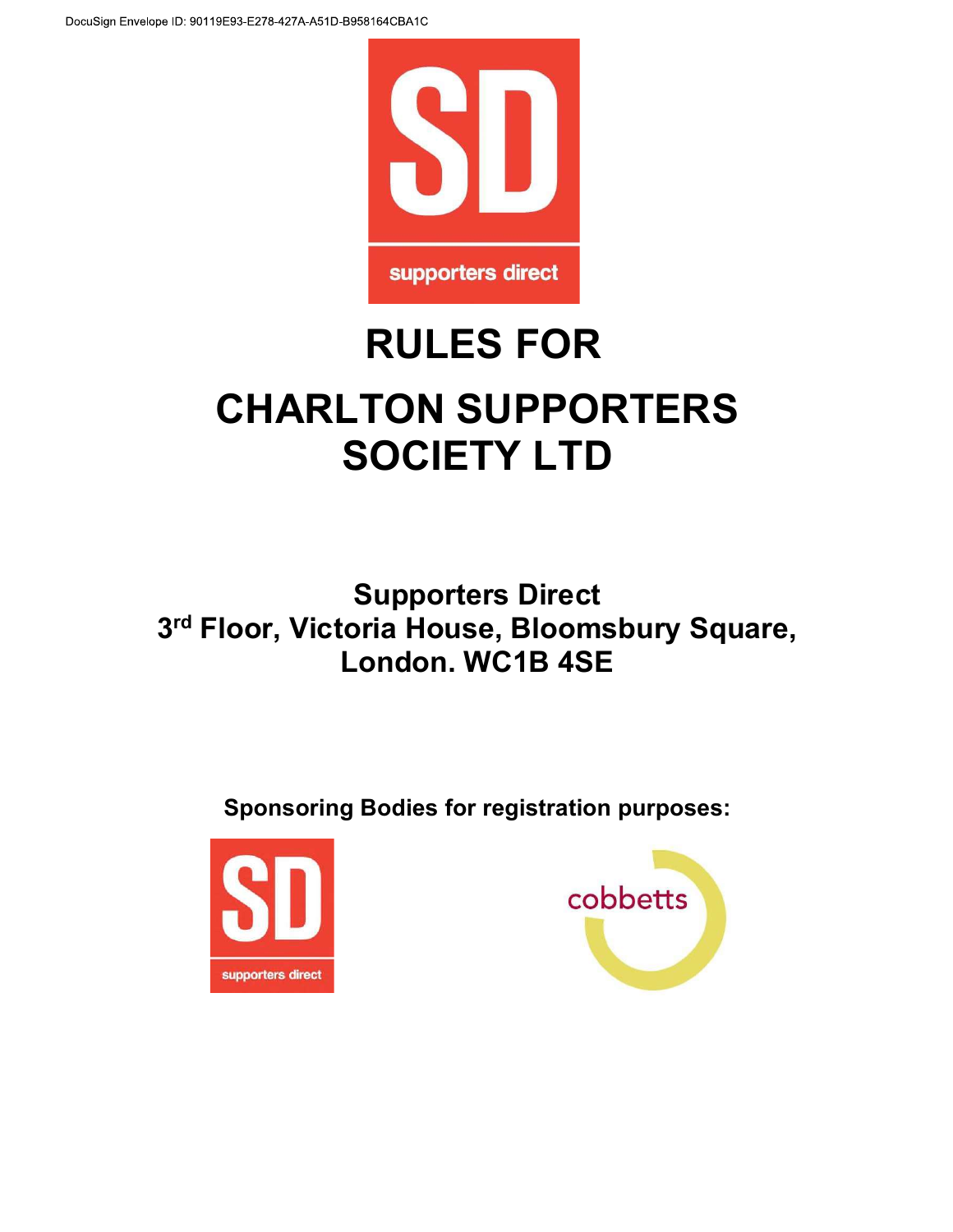Model Rules for a Supporters Community Mutual - 2 of 22



Register No: 31912R

RULES

of

## Charlton Supporters Society Limited

# (Including partial rule amendment 18 November 2021)

Registered under the Industrial and Provident Societies Acts 1965 - 78

The development of the original Model Rules for a Supporters Community Mutual was promoted and funded by the Co-operative Party with help and advice from Co-operatives UK, Cobbetts Solicitors and Supporters Direct and their contribution is hereby gratefully acknowledged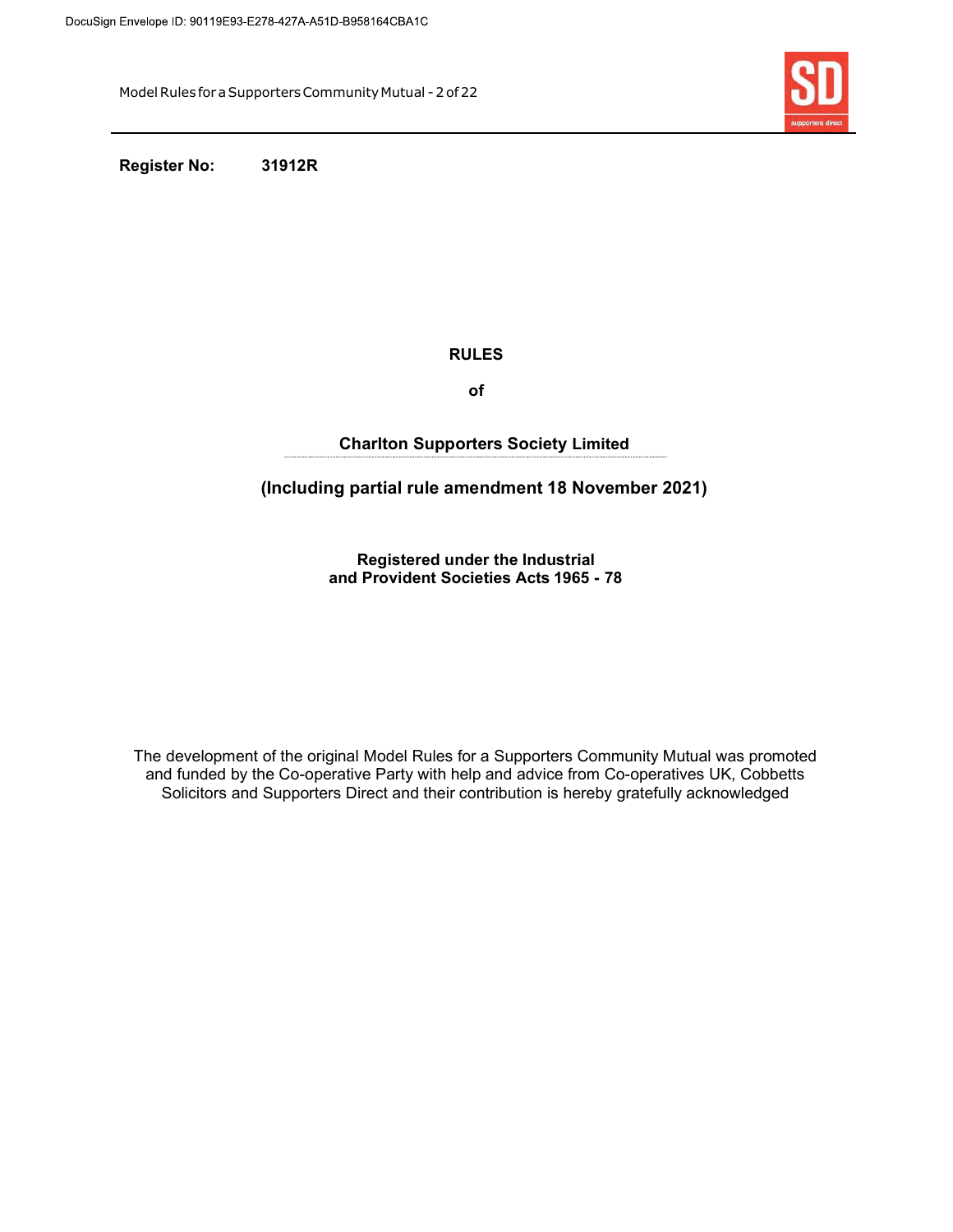Model Rules for a Supporters Community Mutual - 3 of 22



#### RULES

#### NAME AND DEFINITIONS

1. The name of the Society is to be Charlton Supporters Society Limited and it is called "the Society" in the rest of these Rules;

Charlton Athletic Football Company Ltd and Charlton Athletic Womens Football Club Limited are called **"the Club"**; and The Royal Borough of Greenwich is called **"the Area";**

#### INTERPRETATIONS

2. In these Rules:

"the Act" refers to the Industrial and Provident Societies Act 1965 or any Act or Acts amending or in substitution of it or them for the time being in force;

"Address" means a postal address or, for the purposes of electronic communication, a fax number, email address or telephone number for receiving text messages;

"The Society" means the above-named society;

**"The Society Board" or "the Directors"** means all those persons appointed to perform the duties of Directors of the Society;

"Director" means a director of the Society and includes any person occupying the position of Director, by whatever name called;

"Society Board Meeting" includes, except where inconsistent with any legal obligation a physical meeting, a meeting held by electronic means and a meeting held by telephone;

"Electronic Means" shall include email, video links and secure authenticated website transactions.

**"Employee"** means anyone over the age of 16 holding a contract of employment with the Society to perform at least eight hours of work per week for the Society;

"Independent Examination" means an independent examination of the Society's accounts which may only be carried out:

- in accordance with guidance issued by Supporters Direct; and
- in years in which the Society has disapplied the obligation to conduct an audit in accordance with section 4A of the Friendly and Industrial and Provident Societies Act 1968 (the "1968 Act").

For the avoidance of doubt, if the Society is obliged under section 9A of the 1968 Act to produce an accountant's report it must do so even if it also carries out an Independent Examination for that year of account.

"Member" has the meaning as detailed under 'Membership' in these Rules;

"Person" means, unless the context requires otherwise, a natural person, unincorporated body, firm, partnership, corporate body or any representative of an unincorporated body, firm, partnership or corporate body;

**"Registrar"** means the Financial Services Authority or any successor body in function;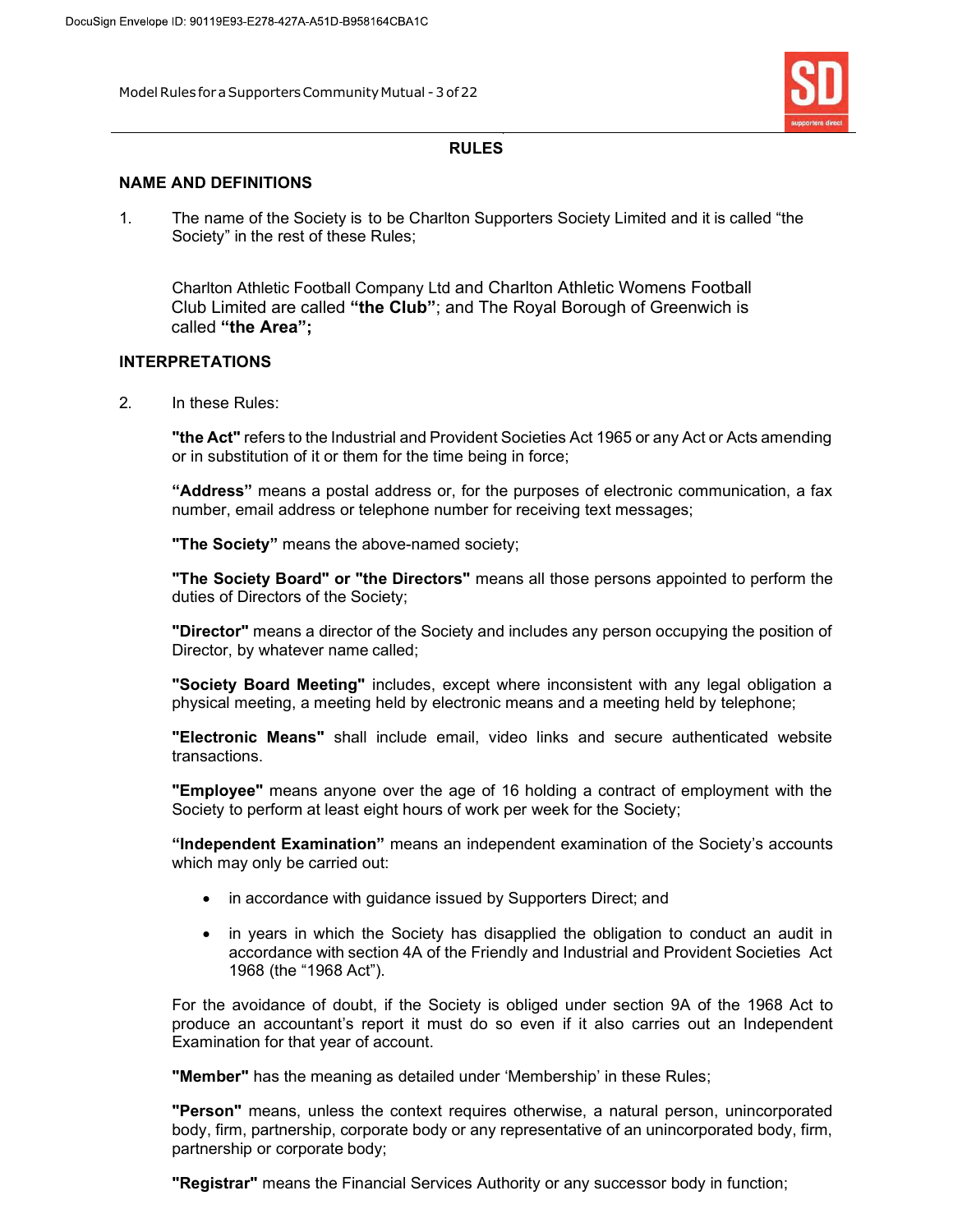Model Rules for a Supporters Community Mutual - 4 of 22 "Rules" means the Society's Rulebook;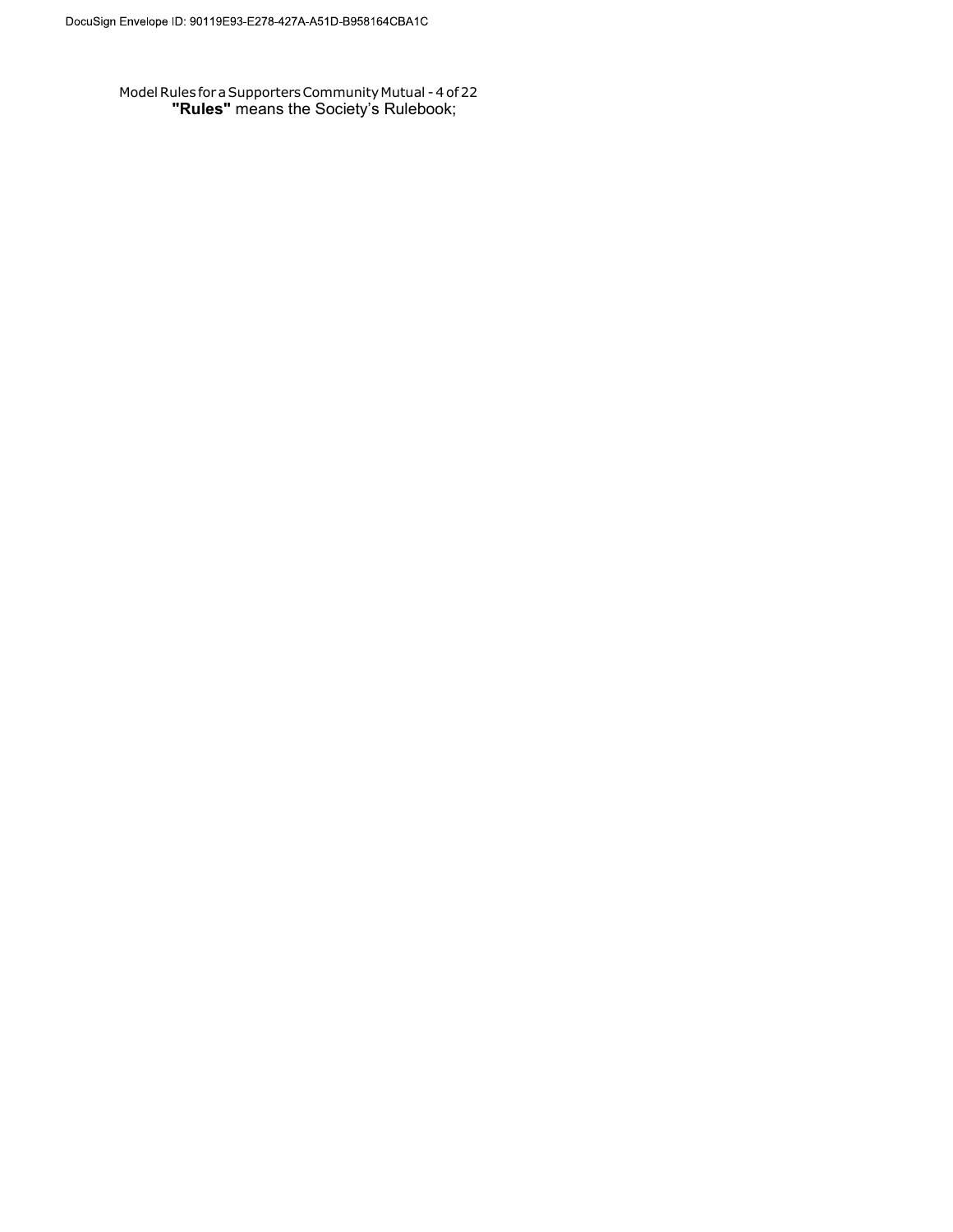Model Rules for a Supporters Community Mutual - 5 of 22



"Writing" means the representation or reproduction of words, symbols or other information in a visible form by any method or combination of methods, whether sent or supplied in electronic form or otherwise;

## 3. COMMUNITY BENEFIT PURPOSE

The Society's purpose is to be the vehicle through which a healthy, balanced and constructive relationship between the Club and its supporters and the communities it serves is encouraged and developed. The business of the Society is to be conducted for the benefit of the community served by the Club and not for the profit of its members.

## 4. OBJECTS

The Society's objects are to benefit the community by:

- 4.1 being the democratic and representative voice of the supporters of the Club and strengthening the bonds between the Club and the communities which it serves;
- 4.2 achieving the greatest possible supporter and community influence in the running and ownership of the Club;
- 4.3 promoting responsible and constructive community engagement by present and future members of the communities served by the Club and encouraging the Club to do the same;
- 4.4 operating democratically, fairly, sustainably, transparently and with financial responsibility and encouraging the Club to do the same;
- 4.5 being a positive, inclusive and representative organisation, open and accessible to all supporters of the Club regardless of their age, income, ethnicity, gender, disability, sexuality or religious or moral belief.

#### POWERS

- 5. The Society may achieve these objects in whole or in part through an interest or interests in companies or societies provided that the objects of the companies or societies are consistent with the Society's objects. [In particular, in pursuit of these objects (but not otherwise) the Society may:
	- 5.1 acquire an interest in or ownership of the Club;
	- 5.2 secure democratic and accountable representation on the Club's Board;
	- 5.3 take any other steps in relation to the Club which enable it to exercise the greatest possible influence in the ownership, governance and management of the Club.]
- 6. In order to achieve its objects the Society may either itself or through a subsidiary company or society acting under its control:
	- 6.1 buy, sell and lease property;
	- 6.2 borrow;
	- 6.3 grant security over its property and assets;
	- 6.4 establish promote and maintain for the purposes of the Society any lawful fund raising scheme;
	- 6.5 buy and hold shares in the Club;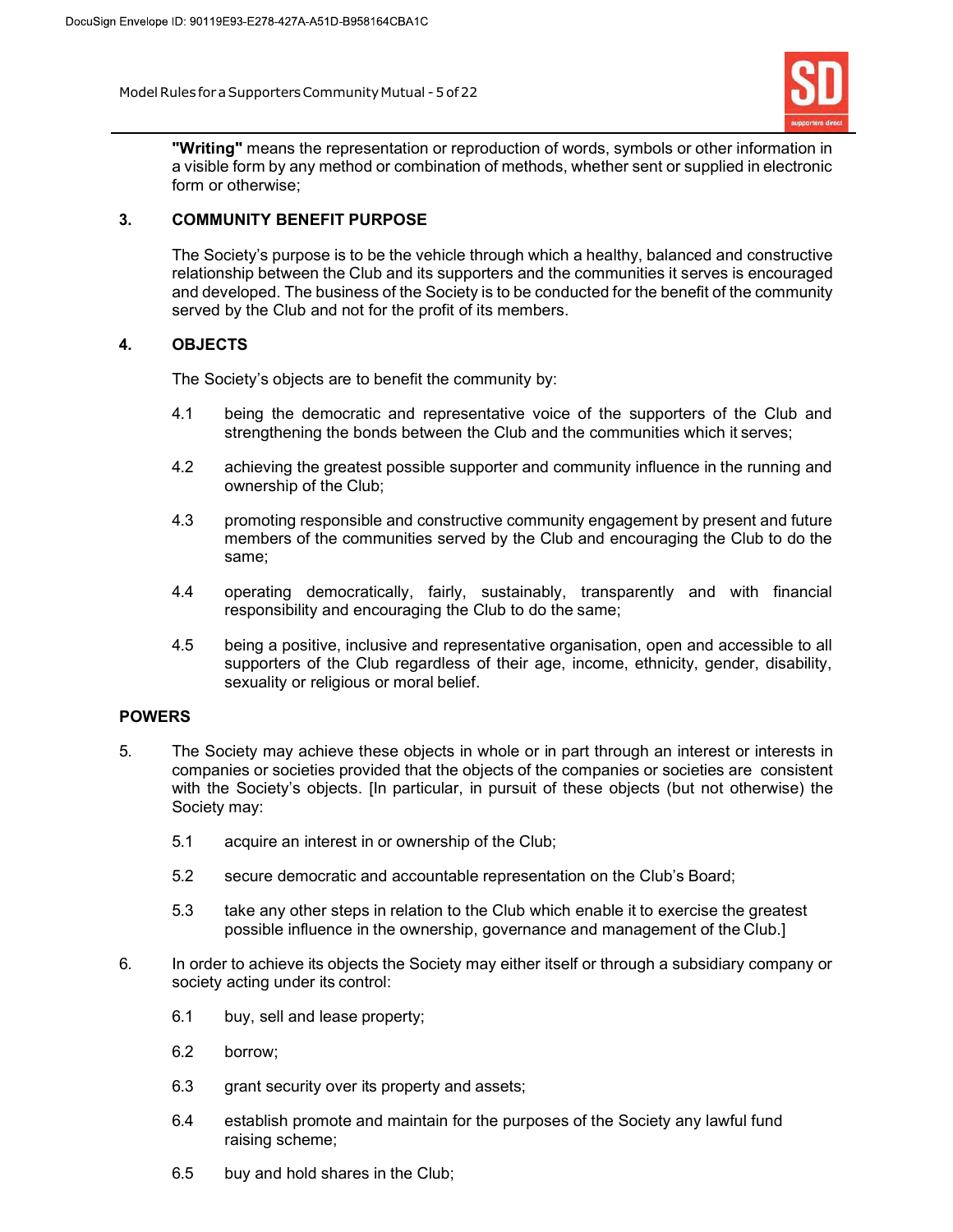Model Rules for a Supporters Community Mutual - 6 of 22



- 6.6 hold and exercise proxies for shares in any company owning or controlling the Club either itself or through a subsidiary;
- 6.7 promote means to give supporters greater opportunity to invest in the Club;
- 6.8 award pensions, allowances, gratuities and bonuses to past and present employees (including their dependants and people connected with them) of:
	- 6.8.1 the Society;
	- 6.8.2 any predecessor of the Society; and
	- 6.8.3 any subsidiary company or society of the Society;
- 6.9 set up and maintain itself or with others trusts funds or schemes (whether contributory or non-contributory) intended to provide pension or other benefits for the people referred to in the preceding sub-paragraph;
- 6.10 indemnify or take out and maintain insurance for the benefit of people who are or were:
	- 6.10.1 members of the Society Board; or
	- 6.10.2 officers; or
	- 6.10.3 employees; or
	- 6.10.4 trustees of a pension fund

of the Society or any subsidiary company or society of the Society against any liability which they may have as a result of their involvement with the Society or its subsidiaries;

- 6.11 indemnify or take out and maintain insurance for the benefit of people who are or were elected or nominated by the Society to serve on the board of any company owning or controlling the Club;
- 6.12 so far as permitted by these Rules take out and maintain insurance against any risks to which the Society may be exposed;
- 6.13 co-operate with other supporters organisations, co-operatives and societies conducted for the benefit of the community at local, national and international levels;
- 6.14 do anything else which is necessary or expedient to achieve its objects.

#### APPLICATION OF SURPLUS

- 7. The surpluses of the Society are not to be distributed either directly or indirectly in any way whatsoever among members of the Society but shall be applied:
	- 7.1 to maintain prudent reserves;
	- 7.2 on expenditure to achieve the Society's objects;
	- 7.3 in paying interest on or repaying issued share capital in accordance with the provisions of these Rules.

#### EITHER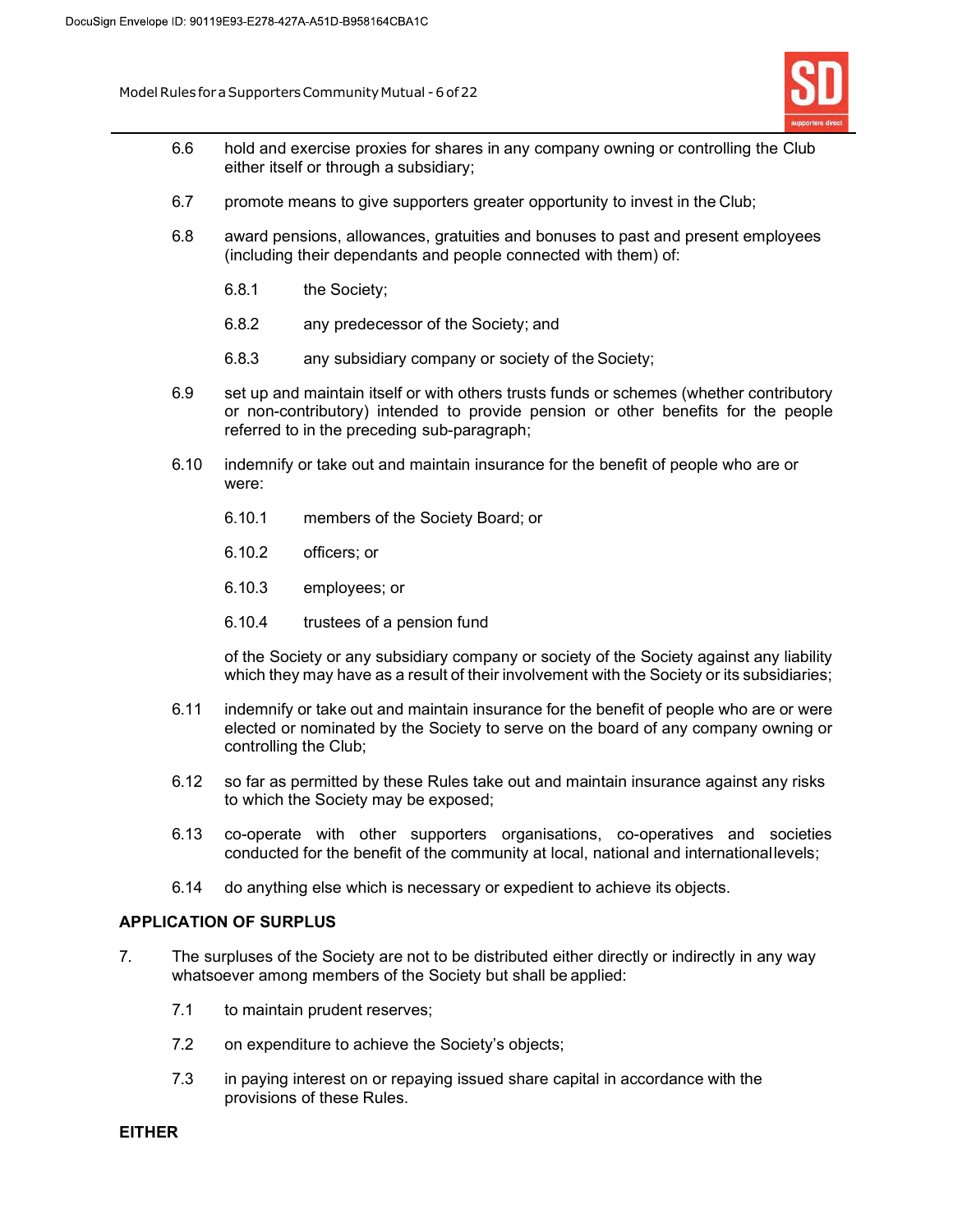Model Rules for a Supporters Community Mutual - 7 of 22



#### 8. NOT USED

## OR

## **IASSET LOCK OPTION**

- 8. Restriction on use: Pursuant to regulations made under section 1 of the Co-operatives and Community Benefit Societies Act 2003:
	- 8.1 All of the society's assets are subject to a restriction on their use.
	- 8.2 The society must not use or deal with its assets except:
		- 8.2.1 where the use or dealing is, directly or indirectly, for the purpose that is for the benefit of the community;
		- 8.2.2 to pay a member of the society the value of his withdrawable share capital or interest on such capital;
		- 8.2.3 to make a payment pursuant under section 24 (proceedings on death or nominator), 25 (provision for intestacy) or 26 (payments in respect of mentally incapable persons) of the Industrial and Provident Societies Act 1965;
		- 8.2.4 to make a payment in accordance with the Rules of the society to trustees of the property of bankrupt members or, in Scotland, members whose estate has been sequestrated;
		- 8.2.5 where the society is to be dissolved or wound up, to pay its creditors; or
		- 8.2.6 to transfer its assets to one or more of the following:
			- 8.2.6.1 a prescribed community benefit society whose assets have been made subject to a restriction on use and which will apply that restriction to any assets so transferred;
				- 8.2.6.2 a community interest company;
				- 8.2.6.3 a registered social landlord which has a restriction on the use of its assets which is equivalent to a restriction on use and which will apply that restriction to any assets so transferred;
				- 8.2.6.4 a charity (including a community benefit society that is a charity) ;or
			- 8.2.6.5 a body, established in Northern Ireland or a State other than the United Kingdom, that is equivalent to any of those persons.
	- 8.3 Any expression used in this Rule which is defined for the purposes of regulations made under section 1 of the 2003 Act shall have the meaning given by those regulations.]

#### MEMBERSHIP

9. The members of the Society are the people whose names are entered in the register of members. The first members are the people who sign these Rules in applying for registration.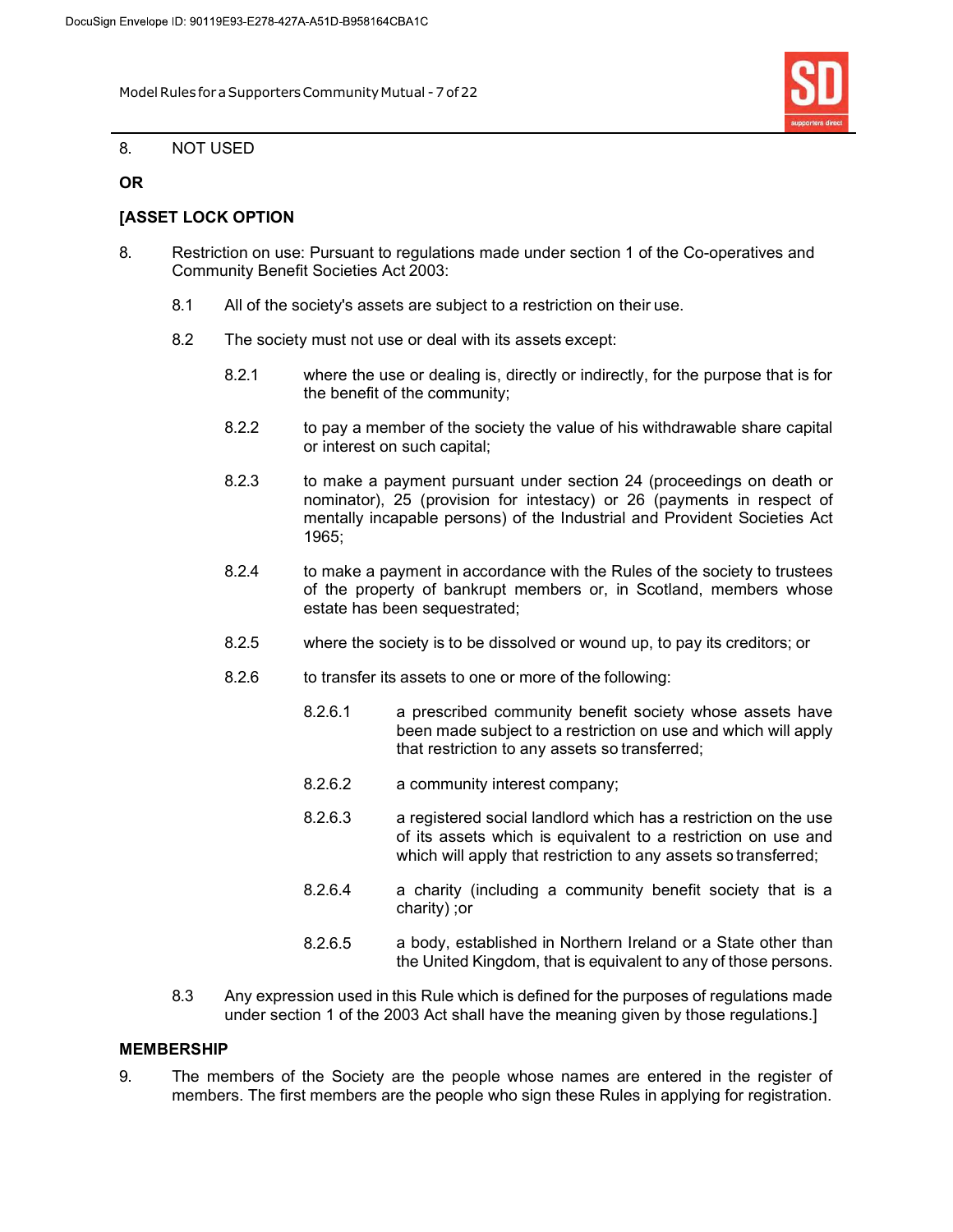Model Rules for a Supporters Community Mutual - 8 of 22



- 10. Membership is open to any individual, unincorporated body, firm, partnership or corporate body who or which:
	- 10.1 is a supporter of the Club; or
	- 10.2 has an interest in the game of [name of sport] in the Area and is in sympathy with the objects of the Society; and
	- 10.3 is 16 years of age or older;
	- 10.4 agrees to attend General Meetings and to take an active interest in the operation and development of the Society and its business;
	- 10.5 agrees to respect commercial confidentiality in relation to business decisions of the Society; and
	- 10.6 agrees to be bound by these Rules and by Rules 3 and 7 in particular.

The Society Board shall have power to refuse membership to any person who does not in the opinion of the Society Board meet these requirements.

- 11. Every member holds one ordinary share in the capital of the Society. No member may hold more than one ordinary share in the Society either individually or jointly
- 12. The Society Board will decide and issue a form of application for membership. Members are to pay an annual subscription of such reasonable sum as the Society Board shall decide, the first payment to be made at the time of application for membership. The sum of  $£1$  from the first payment shall be applied to purchase an ordinary share in the Society.
- 13. The Society Board shall have the right to offer a class of junior membership with or without payment to minors under the age of 16 but no person under the age of 16 shall be entitled to a share in the Society or be entitled to vote at any general meeting of the Society.
- 14. No person under the age of 16 may be an officer of the Society.
- 15. A corporate body or firm which is a member may by resolution of its governing body appoint any person it thinks fit to be its deputy and revoke such an appointment. A copy of any such resolution signed by two members of the governing body and in the case of a local authority by the authorised officer of the Council shall be sent to the Secretary of the Society. The deputy will be entitled to exercise all rights of membership on behalf of the corporate body including seeking election as an officer and speaking and voting at any general meeting. References in these Rules to a member being present in person include members which are corporate bodies being present through their deputy.

## **SHARES**

.

- 16. The Society has ordinary shares and may have Capital Funding Shares in accordance with the provisions set out at Rule 21.
- 17. The following provisions apply to shares in the Society:
	- 17.1 Shares shall be withdrawable only in accordance with the provisions of these Rules;
	- 17.2 Shares shall not be transferable except on death or bankruptcy or with the consent of the Society Board;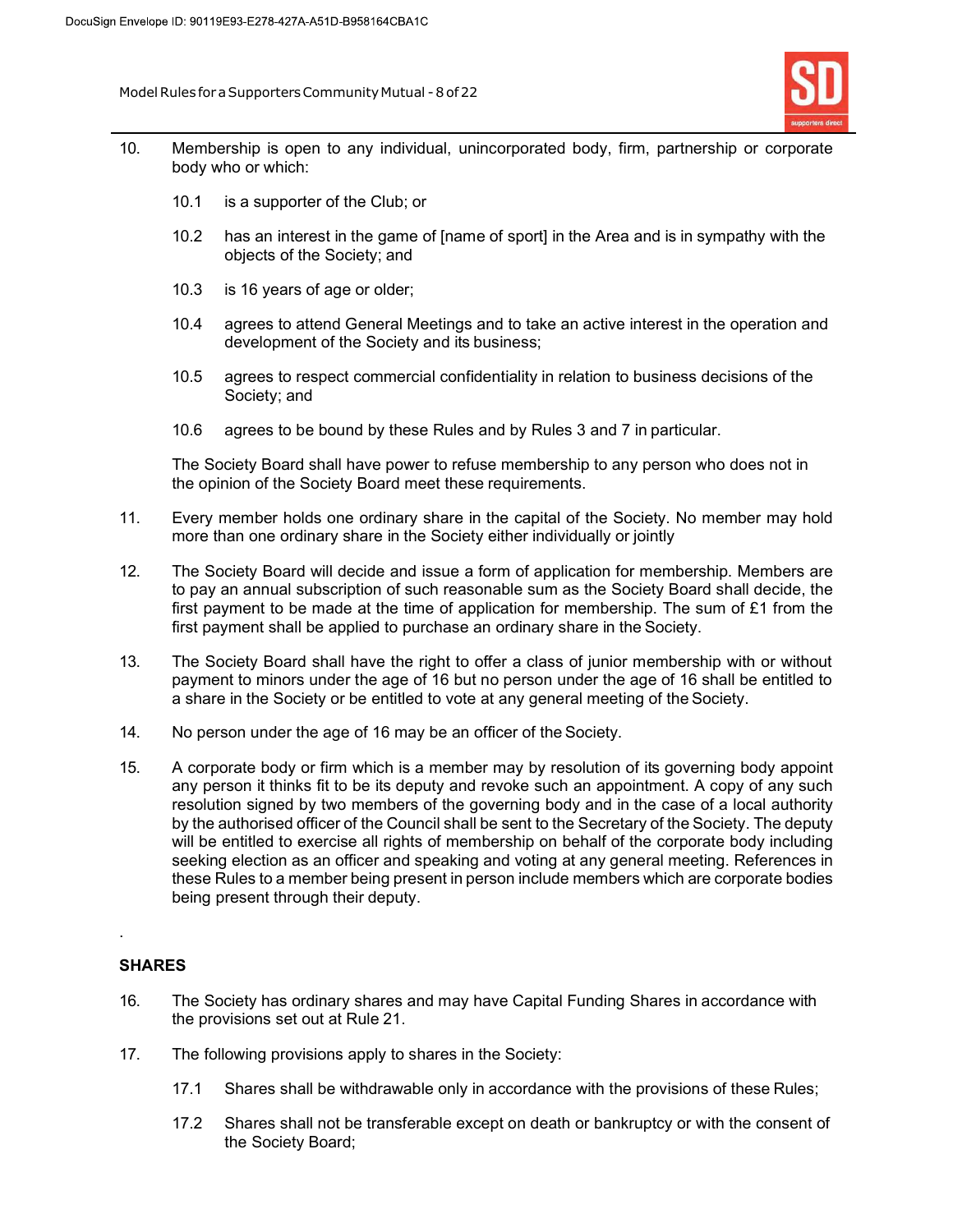Model Rules for a Supporters Community Mutual - 9 of 22



- 17.3 Application for shares shall be made to the Board of the Society who shall allot to members, upon their admission, the share or shares for which they have applied provided that the total number of shares allotted to any member shall not exceed the maximum shareholding permitted by these Rules or by law;
- 17.4 Shares shall be paid for in full on allotment.

## ORDINARY SHARE PROVISIONS

- 18. The ordinary shares of the Society shall be of the nominal value of £1.00.
- 19. If a member ceases to be a member, the ordinary share registered in the name of that member is to be cancelled and the amount subscribed for the share is to become the property of the Society.
- 20. Ordinary shares shall not be withdrawable and do not carry any right to interest, dividend or bonus.

## CAPITAL FUNDING SHARE PROVISIONS

- 21. In order to fund its business, the Society may issue Capital Funding Shares. Capital Funding Shares may be issued in such denomination and upon such terms as the Society Board shall decide, subject to the Rules, and in particular the following provisions:
	- 21.1 Capital Funding Shares shall not be withdrawable except with the consent of the Society Board;
	- 21.2 The Society Board may specify a date or dates on which Capital Funding Shares may be withdrawn and may make provision for the withdrawal of different issues of shares on different dates;
	- 21.3 The Society Board may pay interest to holders of Capital Funding Shares as compensation for the use of such funds, but the rate of interest shall be no higher than the Society Board considers to be necessary to attract the funding needed for the business of the Society and shall not in any event be higher than 2% above clearing bank base rate from time to time. The rate may vary within these limits between different issues of shares;
	- 21.4 No withdrawal of Capital Funding Shares or payment of interest on them shall be made except from trading surpluses and any withdrawal or payment shall be at the discretion of the Society Board having regard to the long term interests of the Society, the need to maintain prudent reserves and the Society's primary commitment to community benefit;
	- 21.5 Capital Funding Shares may only be issued to members;
	- 21.6 On the solvent dissolution or winding up of the Society, holders of Capital Funding Shares shall have no financial entitlement beyond payment of outstanding interest and repayment of paid-up share capital.

#### REMOVAL OF MEMBERS

- 22. A member shall cease to be a member if they:
	- 22.1 fail after written demand to pay their annual subscription;
	- 22.2 die (in the case of the individual);
	- 22.3 cease to exist (in the case of a body corporate);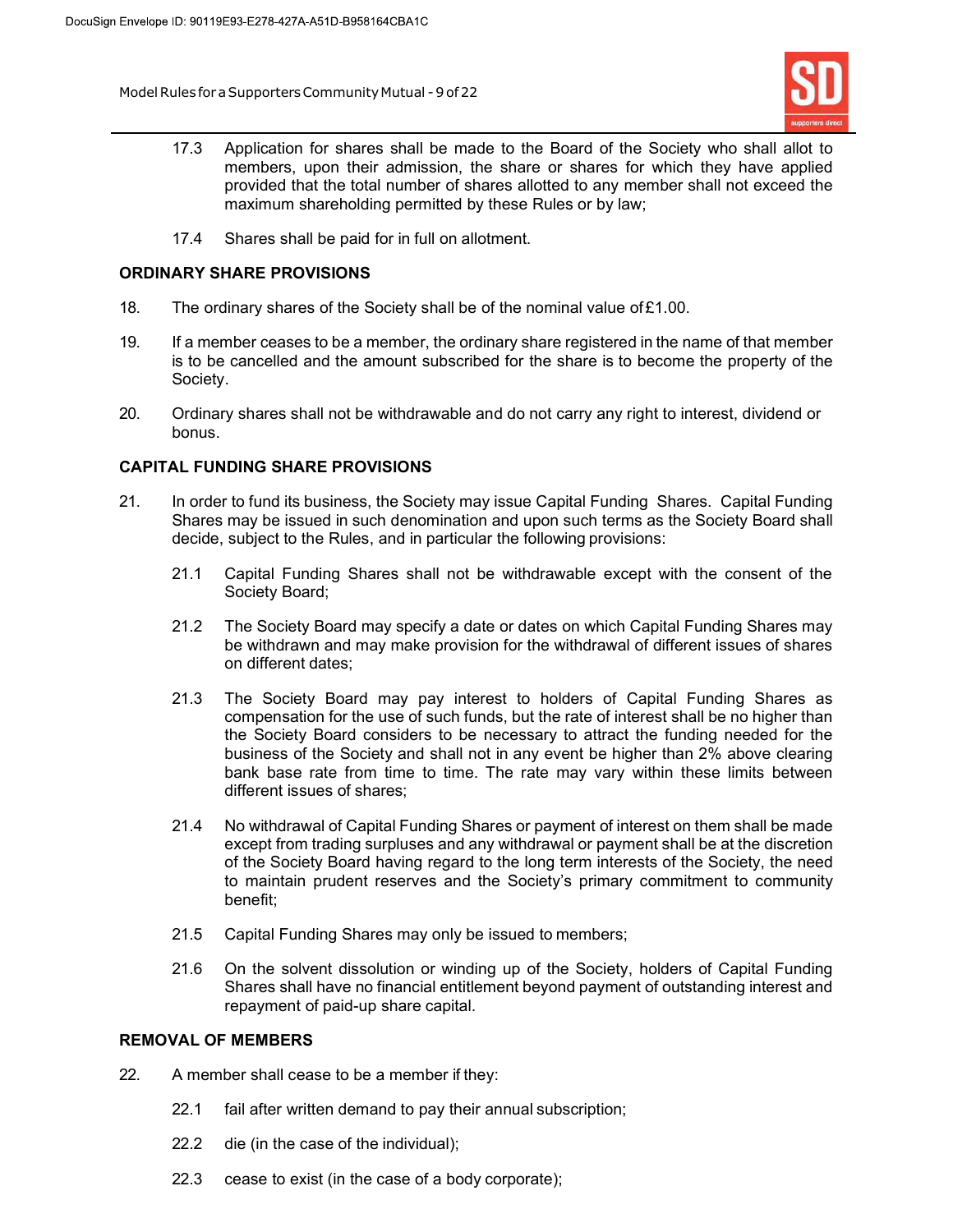Model Rules for a Supporters Community Mutual - 10 of 22



- 22.4 are the nominee of an unincorporated Society or firm which is wound up or dissolved;
- 22.5 are the nominee of an unincorporated organisation or firm which removes or replaces them as its nominee;
- 22.6 are not the holder of a fully paid up share;
- 22.7 are expelled under these Rules; or
- 22.8 withdraw from membership by giving at least one month's written notice to the Secretary.
- 23. A member may be expelled for conduct prejudicial to the Society in accordance with any Disciplinary Policy adopted by the Society (which is to comply with any guidance issued by Supporters Direct).

#### **ORGANISATION**

24. The powers of the Society are to be exercised by the members and the Board of the Society in the way set out in the Rules which follow.

#### RIGHTS AND POWERS OF MEMBERS

- 25. The members have the rights and powers available to them under the law relating to Community Benefit Societies and are to decide in particular the issues specifically reserved to them by these Rules.
- 26. The members may by a resolution carried by not less than two-thirds of the members voting at a general meeting but not otherwise give directions to the Society Board. A member wishing to propose a members' resolution for consideration at a general meeting shall give notice in writing to the Secretary of such wish, and of the justification for, form and content of the resolution, not later than noon 28 days before that meeting is to be held. The following provisions apply to any directions given:
	- 26.1 any direction must:
		- 26.1.1 be consistent with these Rules and with the Society's contractual, statutory and other legal obligations; and
		- 26.1.2 not affect the powers and responsibilities of the Society Board under Rule 27.
	- 26.2 Any person who deals with the Society in good faith and is not aware that a direction has been given may deal with the Society on the basis that no direction has been given.

#### DUTIES AND POWERS OF BOARD OF DIRECTORS

- 27. The Society Board is to ensure that the business of the Society is conducted in accordance with these Rules and with the interests of the community and in accordance with the Board Membership and Conduct Policy adopted by the Society (which is to comply with any guidance issued by Supporters Direct). The Society Board:
	- 27.1 may exercise all the Society's powers which are not required by these Rules or by statute to be exercised by the Society in general meeting;
	- 27.2 may delegate any of its powers to committees consisting of such of its own number (and others, provided that Society Board members remain in a majority on such committees) as it thinks fit who shall, in the function entrusted to them, conform in all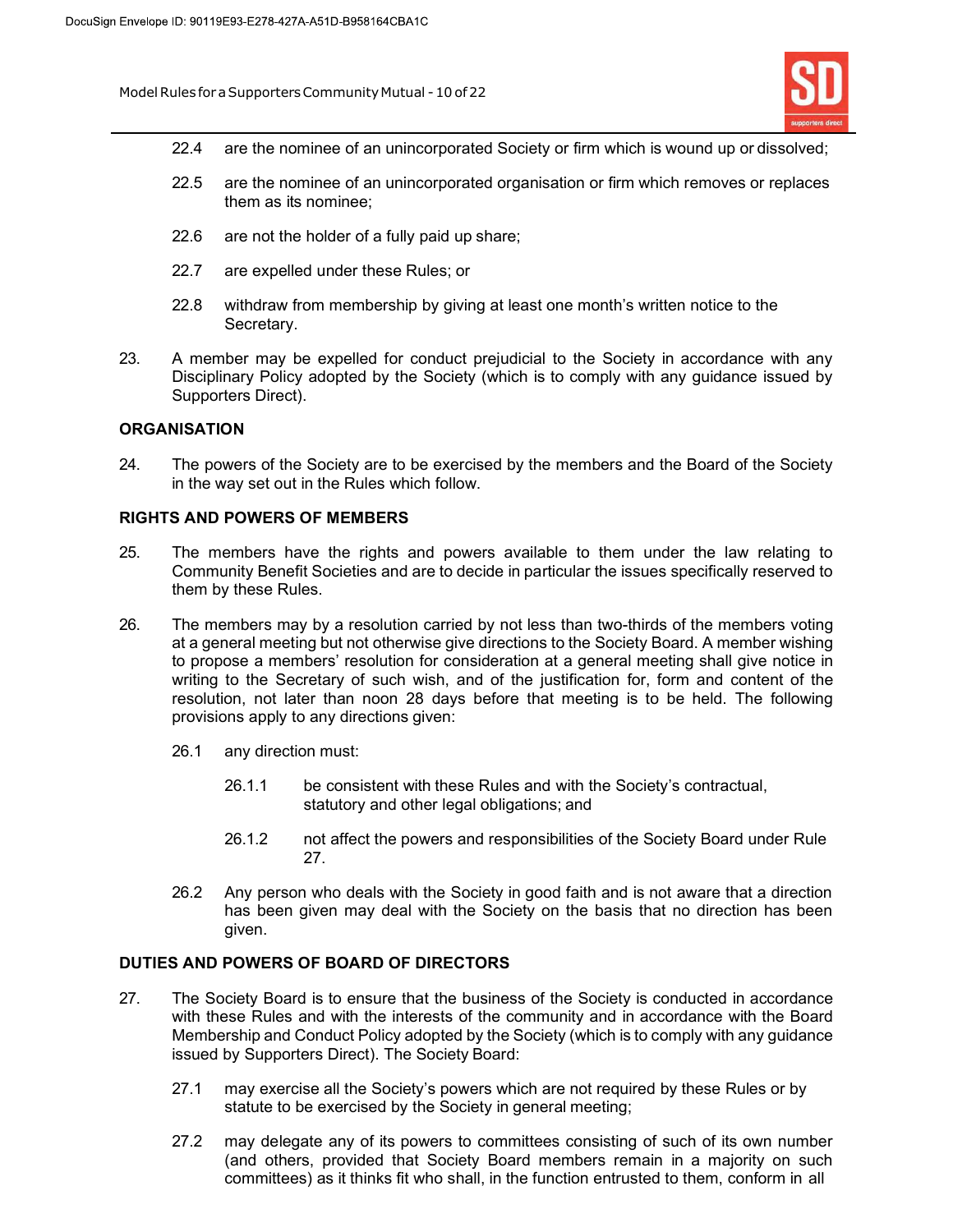Model Rules for a Supporters Community Mutual - 11 of 22



respects to the instruction given to them by the Society Board. The following provisions apply to any such delegation:

- 27.2.1 any delegation may be revoked and its terms may be varied;
- 27.2.2 the proceedings of any sub-committee shall be governed by the rules regulating the proceedings of the Society Board so far as they are capable of applying;
- 27.3 shall determine from time to time the categories of transaction which require the approval of the Society Board
- 27.4 shall approve the use of the Society's seal (if any).

#### GENERAL MEETINGS

- 28. The Society shall, within six months of the end of the financial year, hold a general meeting of the Members as its annual general meeting and shall specify the meeting as such in the notices calling it. The first annual general meeting may be called by the Society Board at any time within this period. The Society is to ensure that all general meetings are accessible so as to encourage participation in them by members. All general meetings are to be held in accordance with the Society's Standing Orders for General Meetings, which shall be determined by the Board of Directors and must comply with any guidance issued by Supporters Direct.
- 29. The business of an annual general meeting shall normally comprise, where appropriate:
	- 29.1 the receipt of the accounts and balance sheet and of the reports of the Society Board and auditor (if any);
	- 29.2 the appointment of an auditor, if required;
	- 29.3 the election of the Society Board or the results of the election if held previously by ballot;
	- 29.4 the audit of any other aspect of the performance of the Society;
	- 29.5 the application of surplus; and
	- 29.6 the transaction of any other business included in the notice convening the meeting.

The business of any general meeting shall comprise:

- 29.7 consideration of any member's resolution, notice of which has been given to the Secretary in accordance with Rule 26;
- 29.8 consideration of any resolution proposed by the Board; and
- 29.9 consideration of any other business relating to the affairs of the Society which any member or the Board may wish to raise but no resolution may be put to the vote of the meeting under this item.
- 30. All general meetings other than annual general meetings are called special general meetings.
- 31. The Secretary, at the request of the Board of Directors may convene a general meeting of the Society. The purpose of the general meeting shall be stated in the application and notice of the meeting.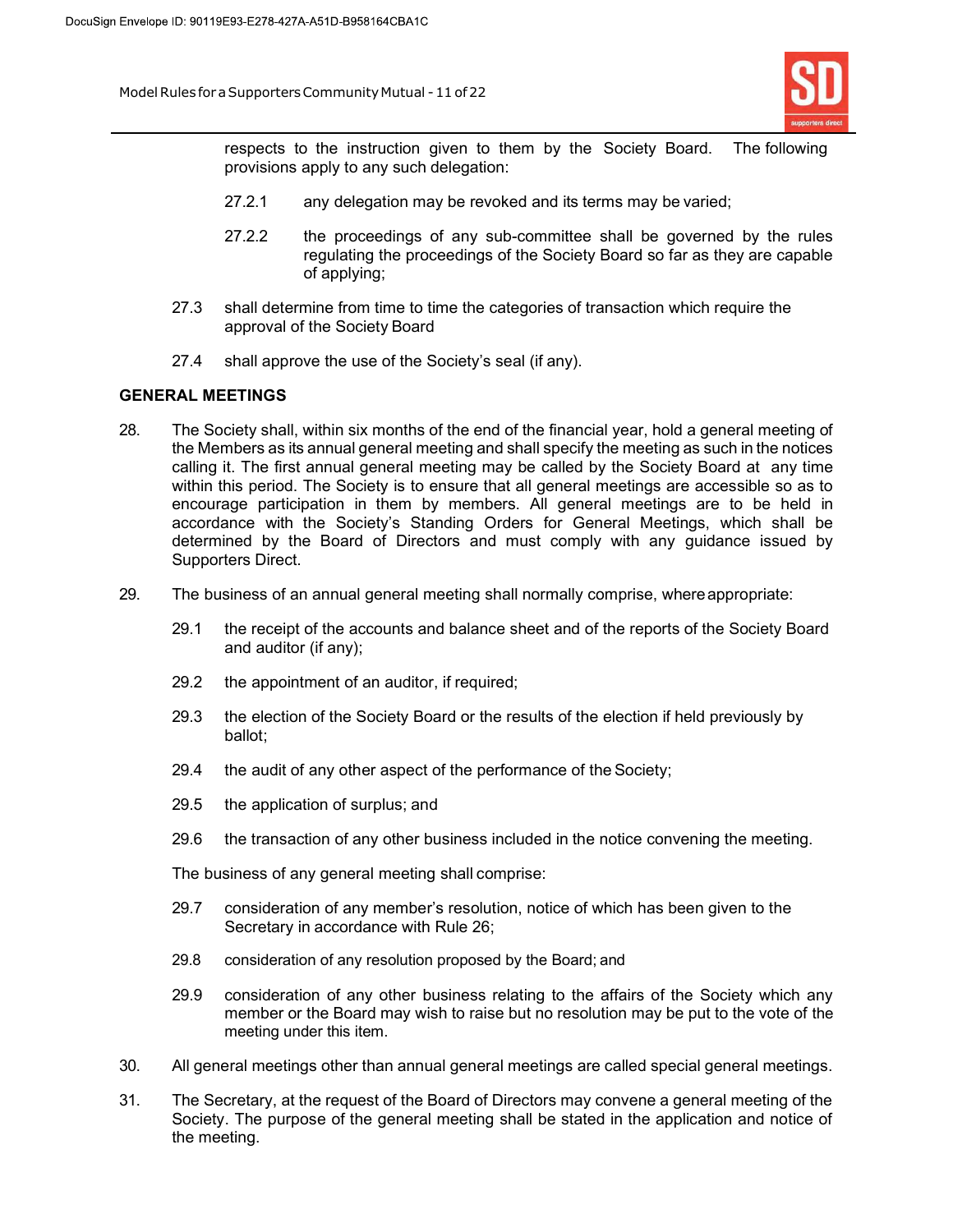Model Rules for a Supporters Community Mutual - 12 of 22



- 32. The Board of Directors upon an application by not less than 20 members or 5% of the membership, whichever is the greater, delivered to the Society's registered office, shall convene a general meeting. The purpose of the special general meeting shall be stated in the application and notice of the meeting. No business other than that stated in the notice of the meeting shall be conducted at the meeting.
- 33. A special general meeting called in response to a members' requisition must be held within 28 days of the date on which the requisition is delivered to the registered office. The meeting is not to transact any business other than that set out in the requisition and the notice convening the meeting.
- 34. If, within one month from the date of the receipt of the application, the Society Board have not convened a special general meeting, any three Members of the Society acting on behalf of the signatories to the application may convene a special general meeting, and shall be reimbursed by the Society for any costs incurred in convening such a meeting.
- 35. Notice of a general meeting is to be given either:
	- 35.1 in writing; or
	- 35.2 where a member has agreed to receive notice in this way, by such electronic means as the Society Board shall decide

at least 14 clear days before the date of the meeting. The notice must:

- 35.2.1 be given to all members and to the members of the Society Board and to the auditors (if any);
- 35.2.2 state whether the meeting is an annual or special general meeting;
- 35.2.3 give the time, date and place of the meeting; and
- 35.2.4 indicate the business to be dealt with at the meeting.
- 36. Any notice to a member may be given either:
	- 36.1 personally; or
	- 36.2 by sending it by post in a prepaid envelope addressed to the member at their registered address; or
	- 36.3 by leaving it at that address; or
	- 36.4 (if a register of e-mail addresses is maintained by the Society and the member has notified the Society of an e-mail address) by e-mail to their registered e-mail address.

Notices or communications sent by first class post to members at their registered address are deemed to have been duly served 48 hours (excluding Sundays) after being posted. Proof that an envelope containing a notice was properly addressed, prepaid and posted shall be conclusive evidence that the notice was given. The proceedings at a general meeting are not invalid if:

- 36.4.1 there has been an accidental omission to send a notice to a member or members; or
- 36.4.2 the notice is not received by a member or members.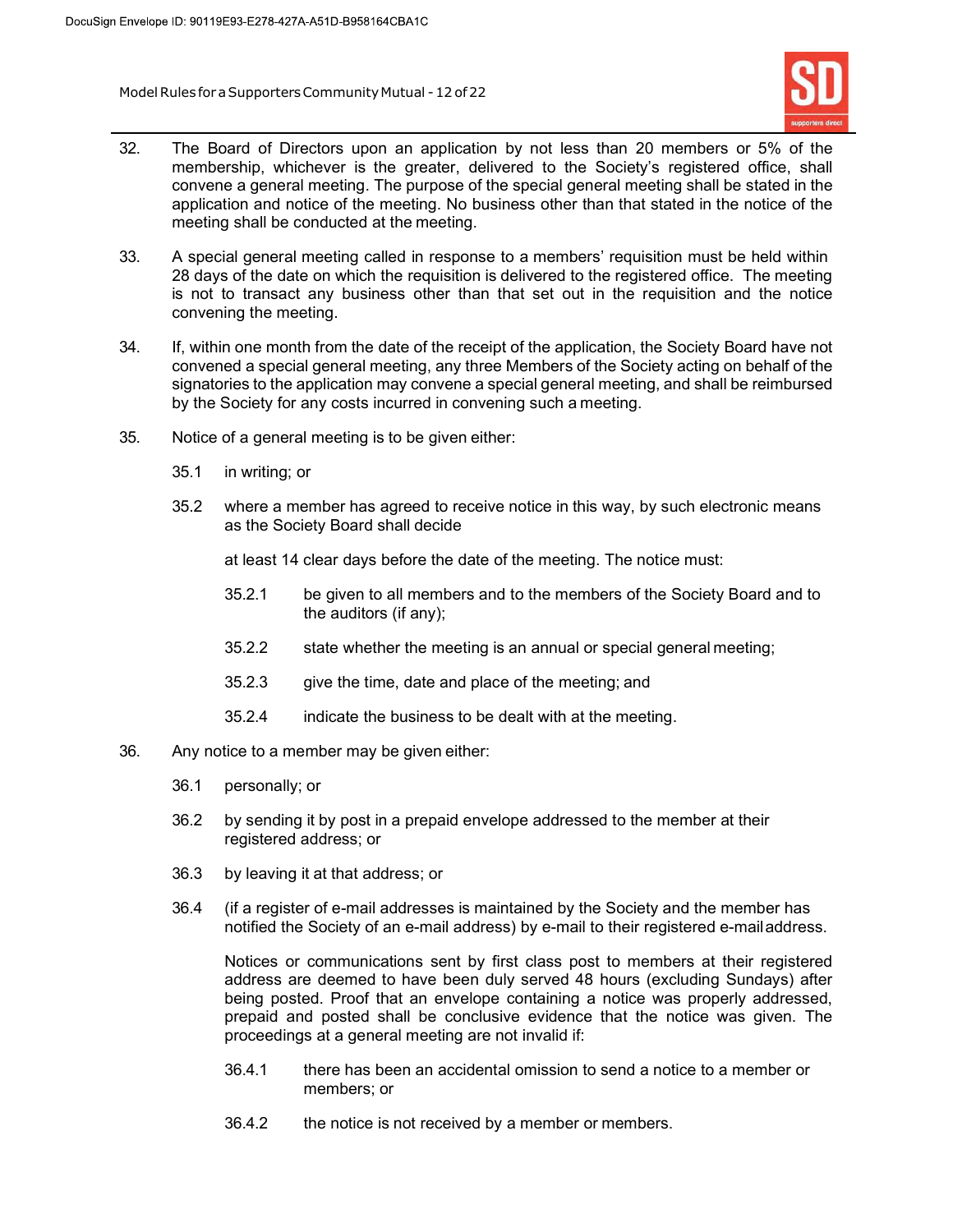Model Rules for a Supporters Community Mutual - 13 of 22



- 37. A member present either in person or by proxy at any meeting of the Society shall be deemed to have received notice of the meeting and, where requisite, of the purposes for which it was called.
- 38. Before a general meeting can do business there must be a quorum present. Except where these Rules say otherwise a quorum is 20 members or 5% of the members entitled to vote at the meeting whichever is lower.
- 39. The Society Board may decide where a general meeting is to be held.
- 40. If the Society has appointed an auditor in accordance with these Rules they shall be entitled to attend general meetings of the Society and to receive all notices of and communications relating to any general meeting which any Member of the Society is entitled to receive. The auditor shall be entitled to be heard at any meeting on any part of the business of the meeting which is of proper concern to an auditor.
- 41. The Chair shall facilitate general meetings. If he or she is absent or unwilling to act at the time any meeting proceeds to business then another Society Board member shall facilitate the meeting. If no other Society Board member is present or willing to act, the members present shall choose either one of their number or an independent person recommended by the Society Board to be the Chair for that meeting. If a quorum is not present within half an hour of the time the general meeting was due to commence, or if during a meeting a quorum ceases to be present, the Chair must adjourn the meeting for at least 7 days. If within half an hour of the time the adjourned meeting was due to commence a quorum is not present, the Members present shall constitute a quorum.
- 42. The Chair of a general meeting may adjourn the meeting whilst a quorum is present if:
	- 42.1 The meeting consents to that adjournment; or
	- 42.2 It appears to the Chair that an adjournment is necessary to protect the safety of any persons attending the meeting or to ensure that the business of the meeting is conducted in an orderly manner.
- 43. When adjourning a meeting the Chair must specify the date, time and place to which it will stand adjourned or that the meeting is to continue at a date, time and place to be fixed by the Society Board.
- 44. If the meeting is adjourned for 14 days or more, at least 7 clear days' notice of the adjourned meeting shall be given in the same manner as the notice of the original meeting.
- 45. No business shall be transacted at an adjourned meeting other than business which could properly have been transacted at the meeting if the adjournment had not taken place.
- 46. Each Member shall have one vote on any question to be decided in general meeting.
- 47. A resolution put to the vote at a general meeting shall be decided on a show of hands unless a paper poll is demanded in accordance with these Rules. Unless a paper poll is demanded, a declaration by the Chair that a resolution has on a show of hands been carried or lost recorded in the minutes of the proceedings of the general meeting shall be conclusive evidence of the fact without proof of the number or proportions of the votes recorded in favour or against such resolution.
- 48. In the case of an equality of votes, whether on a show of hands or a poll, the Chair shall not have a second or casting vote and the resolution shall be deemed to have been lost.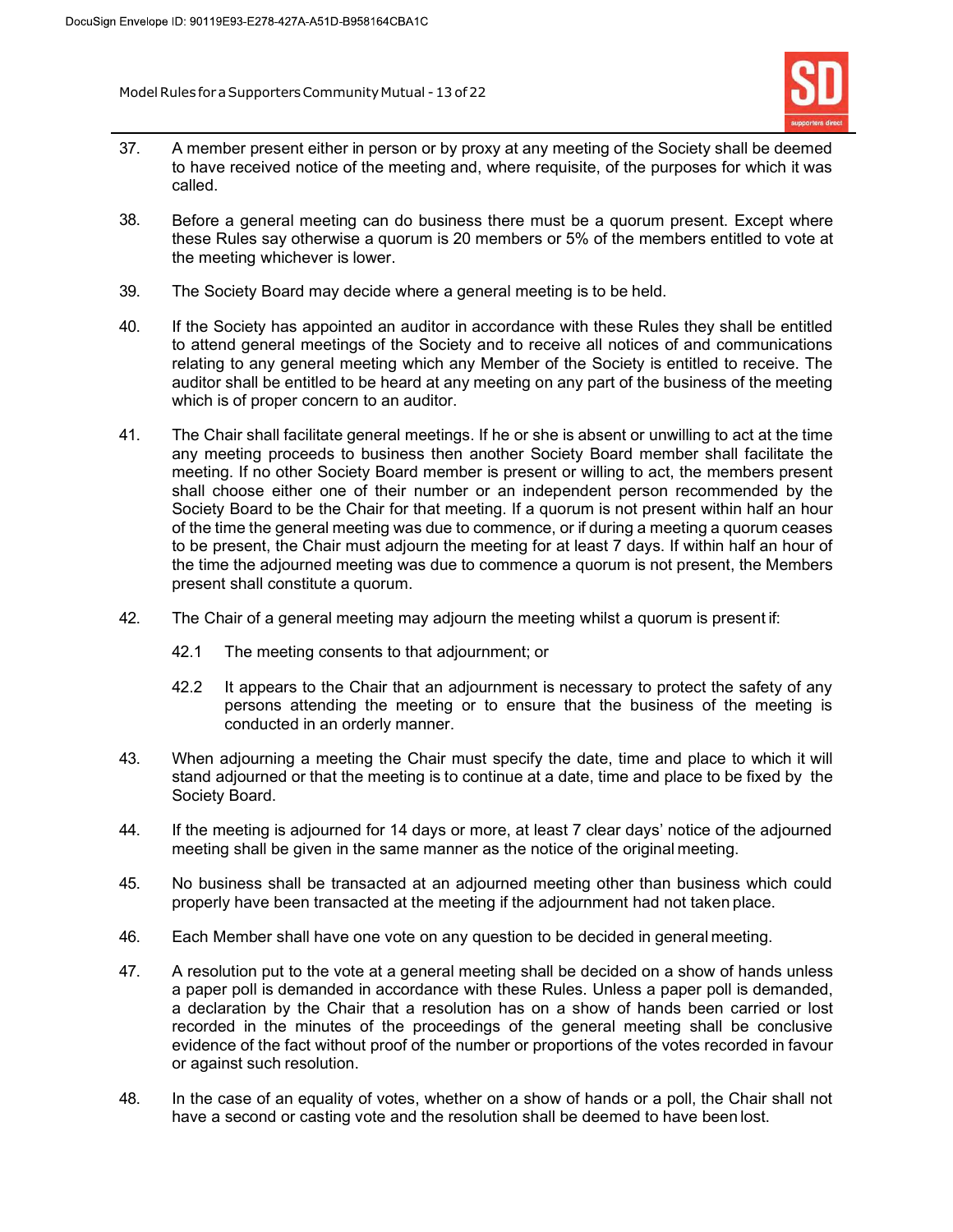Model Rules for a Supporters Community Mutual - 14 of 22

#### RESOLUTIONS

- 49. Decisions at general meetings shall be made by passing resolutions:
	- 49.1 The following decisions must be made by extraordinary resolution:
		- 49.1.1 Any amendment to the Society's Rules;
		- 49.1.2 The decision to wind up the Society.
	- 49.2 All other decisions shall be made by ordinary resolution.
- 50. An extraordinary resolution is one passed by a majority of not less than 75% of votes cast at a general meeting and an ordinary resolution is one passed by a simple majority (51%) of votes cast.
- 51. Resolutions may be passed at general meetings or by written resolution. A written resolution may consist of several identical documents signed by one or more Members.
- 52. A proxy may be appointed and the appointment may instruct the proxy to vote in a particular way or as he or she thinks fit. A proxy is to be appointed as follows:
	- 52.1 in writing;
	- 52.2 in any usual form or any other form which the Society Board may approve;
	- 52.3 under the hand of the appointor or of their attorney duly authorised in writing; and
	- 52.4 by depositing the appointment document at the registered office of the Society or at such other place within the United Kingdom as the Society shall specify not less than two clear days before the day fixed for the meeting at which the proxy is authorised to vote. Where the appointment document is exercised by an attorney on behalf of the appointor the authority under which it is executed or a copy of such authority certified notarially or in some other way approved by the Society Board is to be lodged with the appointment document.
	- 52.5 If this procedure is not followed the appointment of the proxy will be invalid.
- 53. The following further rules apply to proxies.
	- 53.1 No person other than the Chair of the meeting can act as proxy for more than 3 members.
	- 53.2 Any question as to the validity of a proxy is to be determined by the Chair of the meeting whose decision is to be final.
	- 53.3 A proxy need not be a member of the Society.
- 54. A vote given or poll demanded by proxy or by the duly authorised deputy of a corporate body, shall be valid unless notice of termination of the authority is received by the Society at the registered office or at any other place at which the instrument of proxy was duly deposited before the commencement of the meeting or adjourned meeting at which the vote is given or the poll demanded.
- 55. No objection shall be raised to the qualification of any voter except at the meeting or adjourned meeting at which the vote objected to is tendered. Any objection made in due time about any vote whether tendered personally or by proxy is to be determined by the Chair of the meeting, whose decision is to be final. Every vote not disallowed at the meeting will be valid.

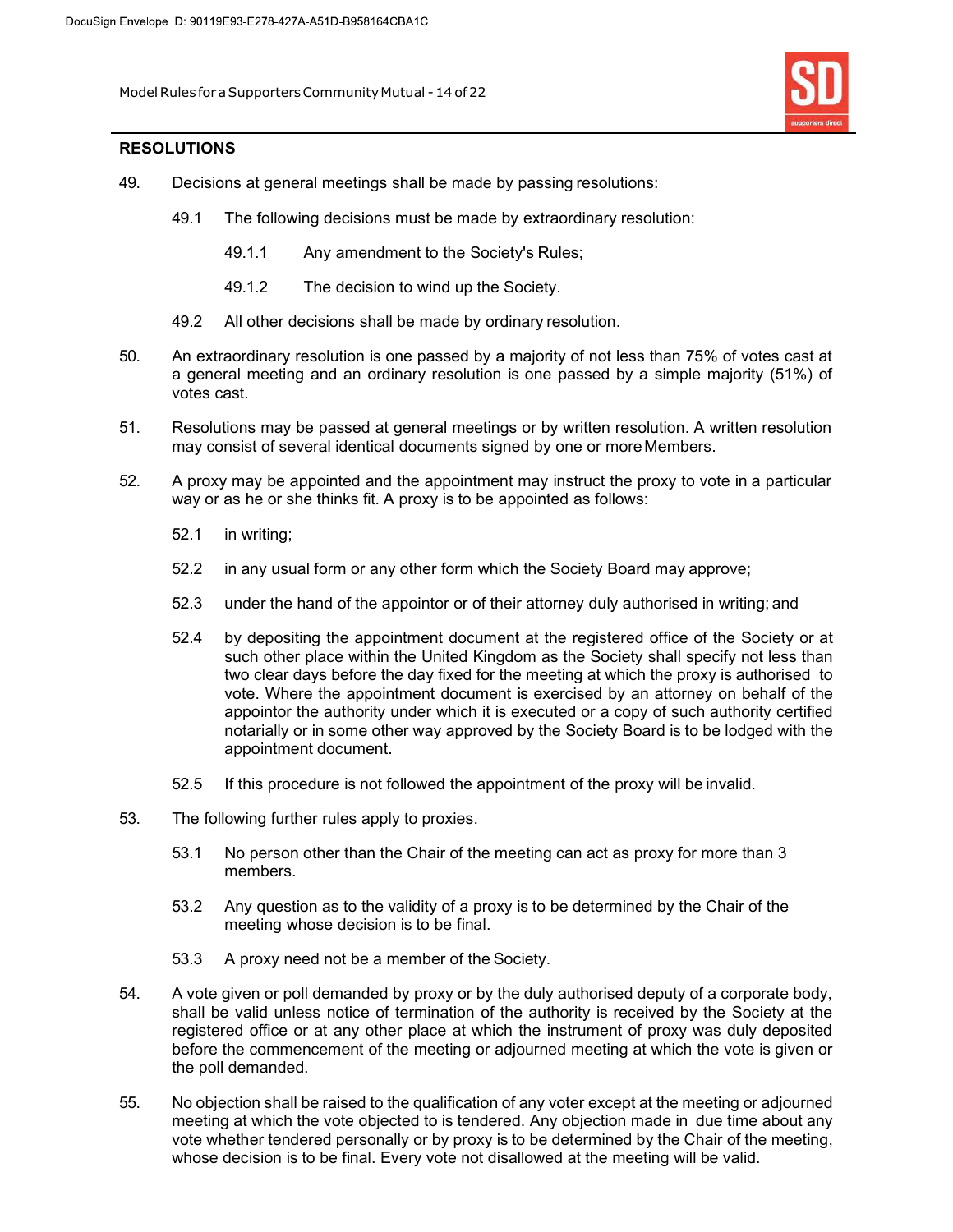Model Rules for a Supporters Community Mutual - 15 of 22



#### POSTAL BALLOTS

- 56. Where:
	- 56.1 the Society Board considers that a significant issue has arisen which should be determined by the members of the Society the issue shall be determined by a postal ballot of the members of the Society conducted in accordance with such procedure as the Society Board shall determine subject to the following principles:
		- 56.1.1 Notice of the ballot shall be given to each member of the Society in the same way as notice of a meeting is to be given;
		- 56.1.2 The notice must set out clearly the issue to be decided;
		- 56.1.3 Sufficient information must be provided to members to enable an informed decision to be made; and
		- 56.1.4 The date by which voting papers are to be returned must be clearly stated.
	- 56.2 In any case where a postal ballot is appropriate the Society Board may make such provision as it thinks fit to permit notice of the ballot to be given and voting to be conducted by electronic means.

## CONSTITUTION OF BOARD

- 57. The Society shall have a Board of Directors comprising not less than 6 and not more than 10 persons.
- 58. The initial Directors of the Society from registration until the first Annual General Meeting shall be appointed by the members on whose application the Society is registered.
- 59. Only Members of the Society who are aged 16 years or more may serve on the Board of Directors.
- 60. Elected directors shall be elected only in accordance with the Election Policy adopted by the Society.
- 61. Members of the Board of Directors will normally serve for periods of [two] [three] years, according to the Society's Board Membership and Conduct Policy.
- 62. At the first Annual General Meeting all members of the Board of Directors shall stand down. A retiring Society Board member shall be eligible for re-election.
- 63. At the annual general meetings following the first annual general meeting of the Society [half or one third] of the members of the Society Board first elected by the members (to be chosen by lot) will resign from office. Thereafter the [half or one third] of the members of the Society Board elected by the members who have served the longest at the date of the annual general meeting each year will resign. If at any time [there is an uneven number of elected directors or the number of elected directors is not divisible by three], the Society Board shall decide the number of elected directors to resign in accordance with this Rule, which shall be approximately [half or one third] of the total number.
- 64. New Directors shall be elected in accordance with the Society's Election Policy including by authenticated electronic means and postal ballot. The Society's Election Policy is to comply with any guidance issued by Supporters Direct.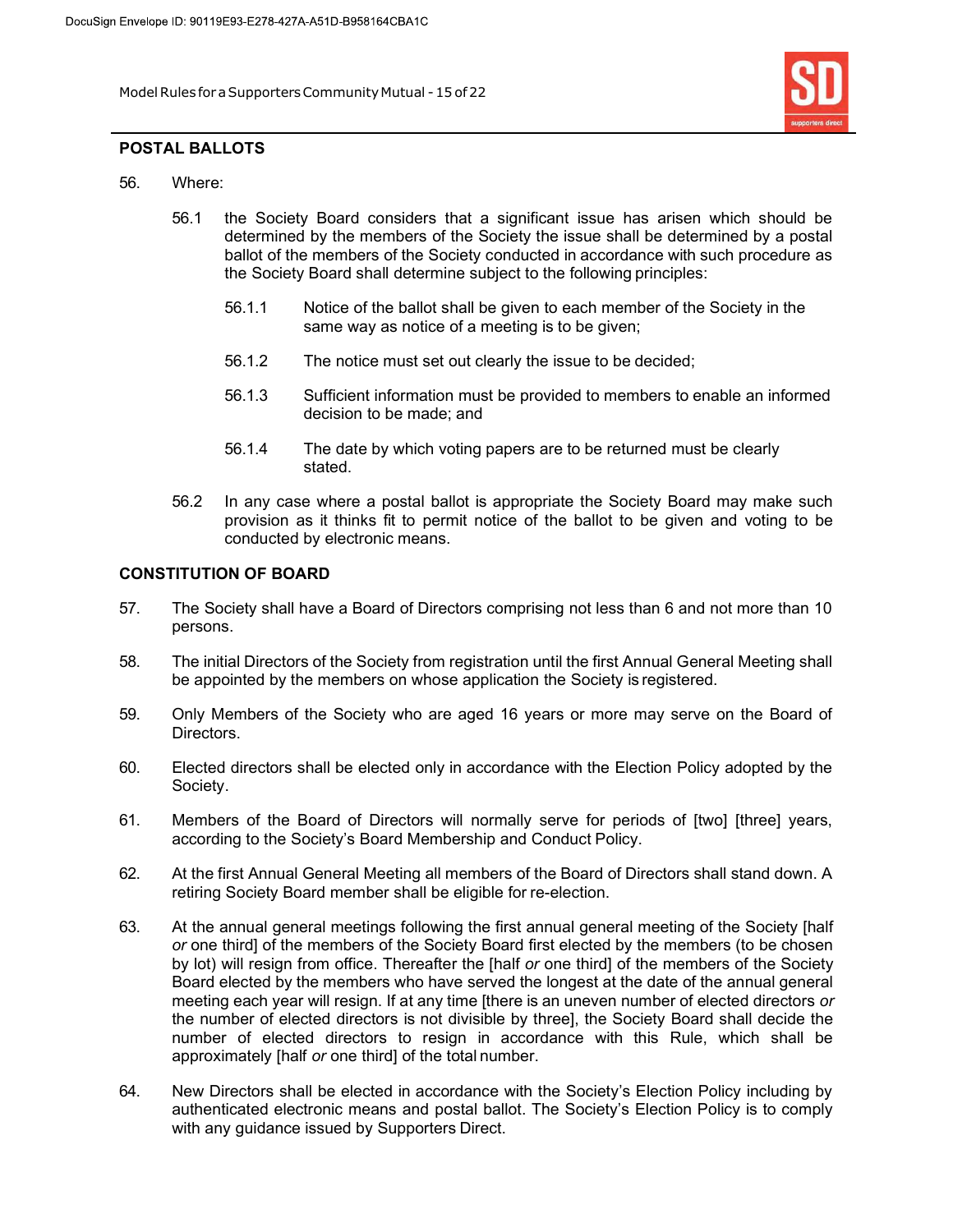Model Rules for a Supporters Community Mutual - 16 of 22



- 65. The Society Board may at any time co-opt any Member of the Society or the representative of an organisation which is a Member to fill a casual vacancy in the Board of Directors, provided that at no time shall more than one-third of the members of the Society Board be co-opted members. A casual vacancy shall be deemed to exist if the number of Directors should drop below the minimum prescribed in these Rules or below the number elected at the preceding Annual General Meeting.
- 66. The Society Board may co-opt up to 4 external Directors to the Society Board in addition to the number of Directors specified in these Rules provided that at all times the total number of external directors and Members co-opted under Rule 65 shall be in the minority. A Director coopted in accordance with this rule shall serve for a fixed period determined by the Society Board at the time of co-option, subject to a review at least every twelve months, may be removed from office at any time by a resolution passed by a majority of the members of the Society Board, and may be remunerated in an amount (to be disclosed in the published accounts) from time to time, as fixed by the Society Board. External Directors shall be selected by virtue of their specialist skills and experience considered to be of benefit to the Society.
- 67. In the event that the size of the Society Board should drop below the minimum number of members prescribed in these Rules, the Directors may act to increase their number or to call a General Meeting of the Society, but for no other purpose.
- 68. The Society Board shall ensure that the business of the Society is conducted in accordance with these Rules and with the interests of the community and in accordance with any bye- laws, policies or procedures adopted by the Society.

## BOARD MEETINGS

- 69. Any two Directors may, and the Secretary on the requisition of a Director shall, call a meeting of the Board of Directors by giving reasonable notice of the meeting to all Directors. Notice of any meeting of the Board of Directors must indicate the date, time and place of the meeting and, if the directors participating in the meeting will not be in the same place, how they will communicate with each other
- 70. The Board of Directors may meet together for the despatch of business, adjourn and otherwise regulate their meetings as they think fit. All Board meetings are to be held in accordance with the Society's Standing Orders for Board Meetings, which shall be determined by the Board of Directors and must comply with any guidance issued by Supporters Direct.
- 71. A Director is able to exercise the right to speak at a meeting of the Board of Directors and is deemed to be in attendance when that person is in a position to communicate to all those attending the meeting. The Directors may make whatever arrangements they consider appropriate to enable those attending a meeting of the Board of Directors to exercise their rights to speak or vote at it including by electronic means. In determining attendance at a meeting of the Board of Directors, it is immaterial whether any two or more Directors attending are in the same place as each other.
- 72. Questions arising at any meetings shall be decided by a majority of votes cast. For the avoidance of doubt, abstentions are not to be classed as votes cast. In the case of an equality of votes the Chair shall have a casting vote.
- 73. A written resolution, circulated to all Directors and signed by a simple majority (51%) of Directors, shall be valid and effective as if it had been passed at a Society Board meeting duly convened and held. A written resolution may consist of several identical documents signed by one or more Directors.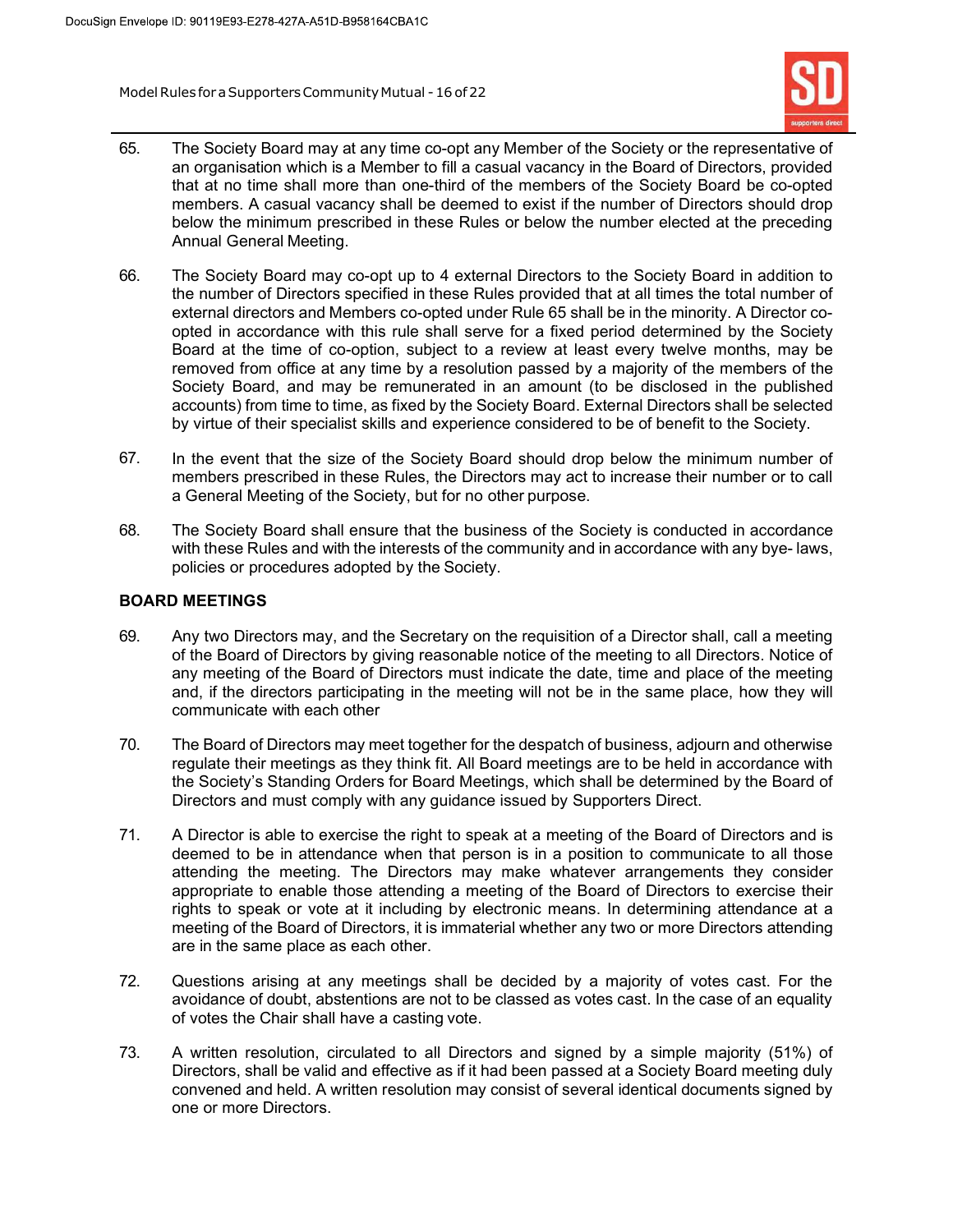Model Rules for a Supporters Community Mutual - 17 of 22



74. The Board of Directors may, at its discretion, invite other persons to attend its meetings with or without speaking rights and without voting rights. Such attendees will not count toward the quorum.

## QUORUM

- 75. The quorum necessary for the transaction of business at a meeting of the Board of Directors shall be 50% of the Directors or 3 Elected Directors, whichever is the greater.
- 76. If at any time the total number of Directors in office is less than the quorum required, the Directors must not take any decisions other than to appoint further Directors or to call a general meeting so as to enable the Members to appoint further Directors.

## **CHAIR**

77. The Chair shall facilitate meetings of the Board of Directors. If he or she is absent or unwilling to act at the time any meeting proceeds to business then the Directors present shall choose one of their number to be the Chair for that meeting. The appointment of a Chair shall be an item of business at the meeting.

## DECLARATION OF INTEREST

78. A Director shall declare an interest in any contract or matter in which s/he has a personal, material or financial interest in accordance with the Society's Board Membership and Conduct Policy.

#### EXPENSES

79. The Society may pay any reasonable expenses in accordance with the Society's Board Membership and Conduct Policy.

#### TERMINATION OF A DIRECTOR'S APPOINTMENT

80. A person ceases to be a Director of the Society as soon as one of the matters listed in the Board Membership and Conduct Policy as bringing a directorship to an end applies.

#### **OFFICERS**

81. The Society Board shall elect from among their own number a Chair, treasurer and such other Officers as they may from time to time decide in accordance with the Society's Board Membership and Conduct Policy. These Officers shall have such duties and rights as may be bestowed on them by the Society Board or by statute and any officer appointed may be removed by the Society Board.

## **SECRETARY**

82. The Board of Directors shall appoint a Secretary of the Society for such term at such remuneration and upon such conditions as they think fit. Any Secretary so appointed may be removed by them. A provision of the Act or these Rules requiring or authorising a thing to be done by or to a Society Board member and the Secretary shall not be satisfied by its being done by or to the same person acting in both capacities.

## COMMITTEES OF THE BOARD

- 83. The Society Board may delegate any of its powers to committees of the Society Board and in particular may appoint a sealing committee.
- 84. The Society Board will: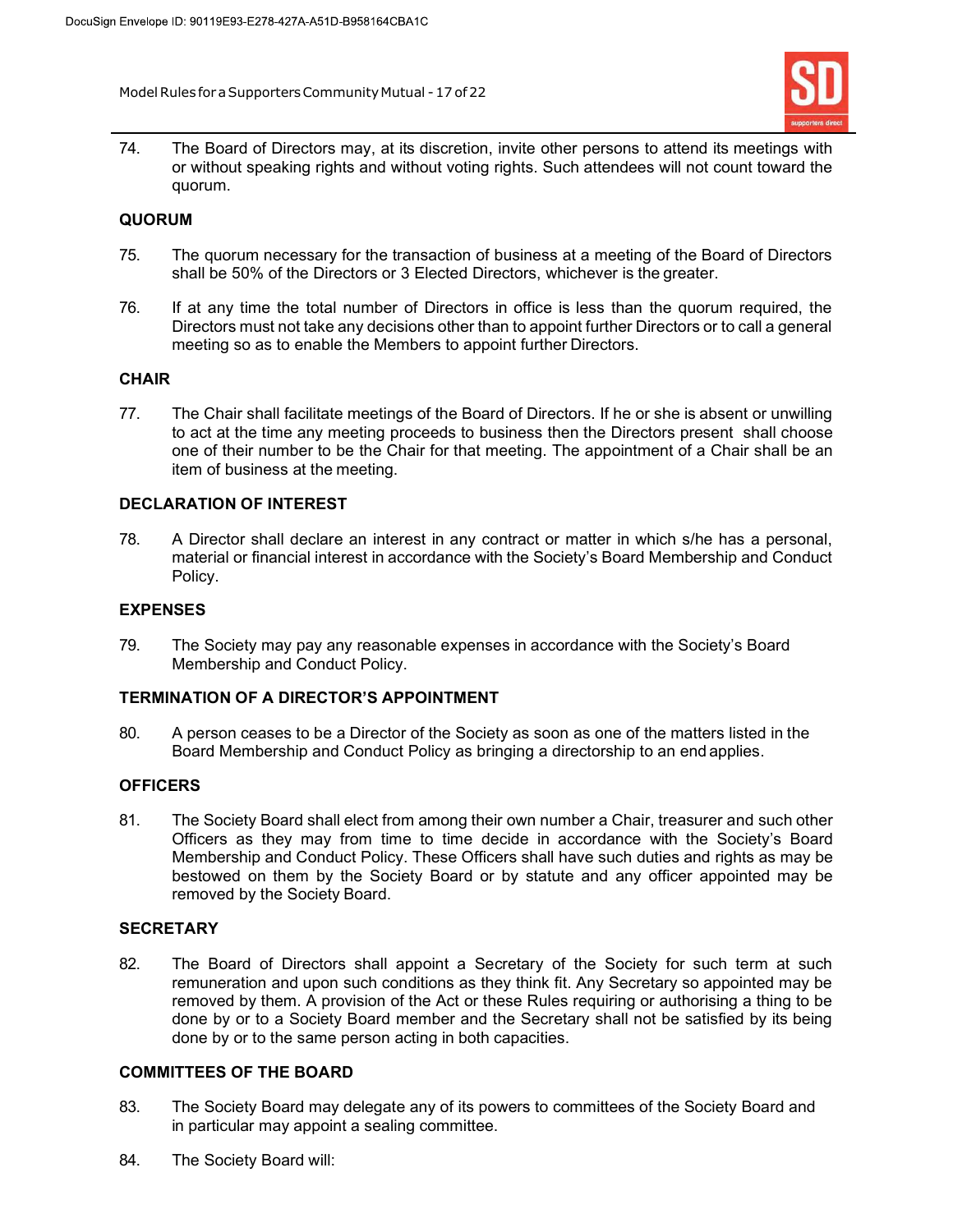Model Rules for a Supporters Community Mutual - 18 of 22



- 84.1 decide the membership of each committee;
- 84.2 appoint the Chair of each committee;
- 84.3 lay down the procedure to be adopted by each committee (including the quorum);
- 84.4 produce a written record of the scope and authority of each committee.

#### FINANCIAL AUDIT

- 85. The Society Board will in respect of each year of account ending on  $1<sup>st</sup>$  June
	- 85.1 cause to be prepared a revenue account or revenue accounts which:
		- 85.1.1 deal with the affairs of the Society and any subsidiary company or society as a whole for that year; and
		- 85.1.2 give a true and fair view of the income and expenditure of the Society and any subsidiary company or society for that year;
	- 85.2 cause to be prepared a balance sheet giving at that date a true and fair view of the state of the affairs of the Society and any subsidiary company or society.
	- 85.3 in any year of account the Society shall not be required to appoint auditors if it is exempt under the 1968 Act and has disapplied the obligation to do so in accordance with the 1968 Act.
	- 85.4 in any such year, an Independent Examination shall be carried out and all references in Rules 29, 35, 40, 86, 87 and 90 to "auditor(s)" and "audited" shall be read as "Independent Examiner" and "Independently Examined" respectively and Rules 88, 89, 91 and 92 shall not apply.
	- 85.5 for the first year of account, provided the Society is exempt from the requirement to appoint auditors in accordance with the 1968 Act, the Society Board may resolve, by a majority of at least three-quarters, to disapply the obligations to do so in accordance with the Act.
	- 85.6 for the first year of account, where the Society Board has disapplied the obligation to appoint auditors in 84.5 above, this decision must be ratified by the members so resolving by the appropriate margins laid down under the 1968 Act at the First Annual General Meeting. Should the resolution to ratify not be passed, then auditors must be appointed and the first Annual General Meeting adjourned until the earliest practicable date at which audited accounts can be presented.
	- 85.7 for any year of account after the first, any decision to disapply the requirement for audit must be passed by the appropriate margins laid down under the 1968 Act at the Annual General Meeting prior to the Annual General Meeting at which the accounts for the year in question are to be laid before members.
	- 85.8 no decision to disapply shall be valid if the accounts laid before the Annual General Meeting at which the decision is being taken indicate that the turnover of the Society in that financial year is higher than the specified threshold for audit exemption in the Supporters Direct Membership Policy, should such exemption be allowed under that policy.
- 86. The Board is to lay a revenue account and balance sheet duly audited and signed by the auditor and incorporating the report of the auditor thereon, (if an audit is required) before each annual general meeting, accompanied by a report by the Board on the position of the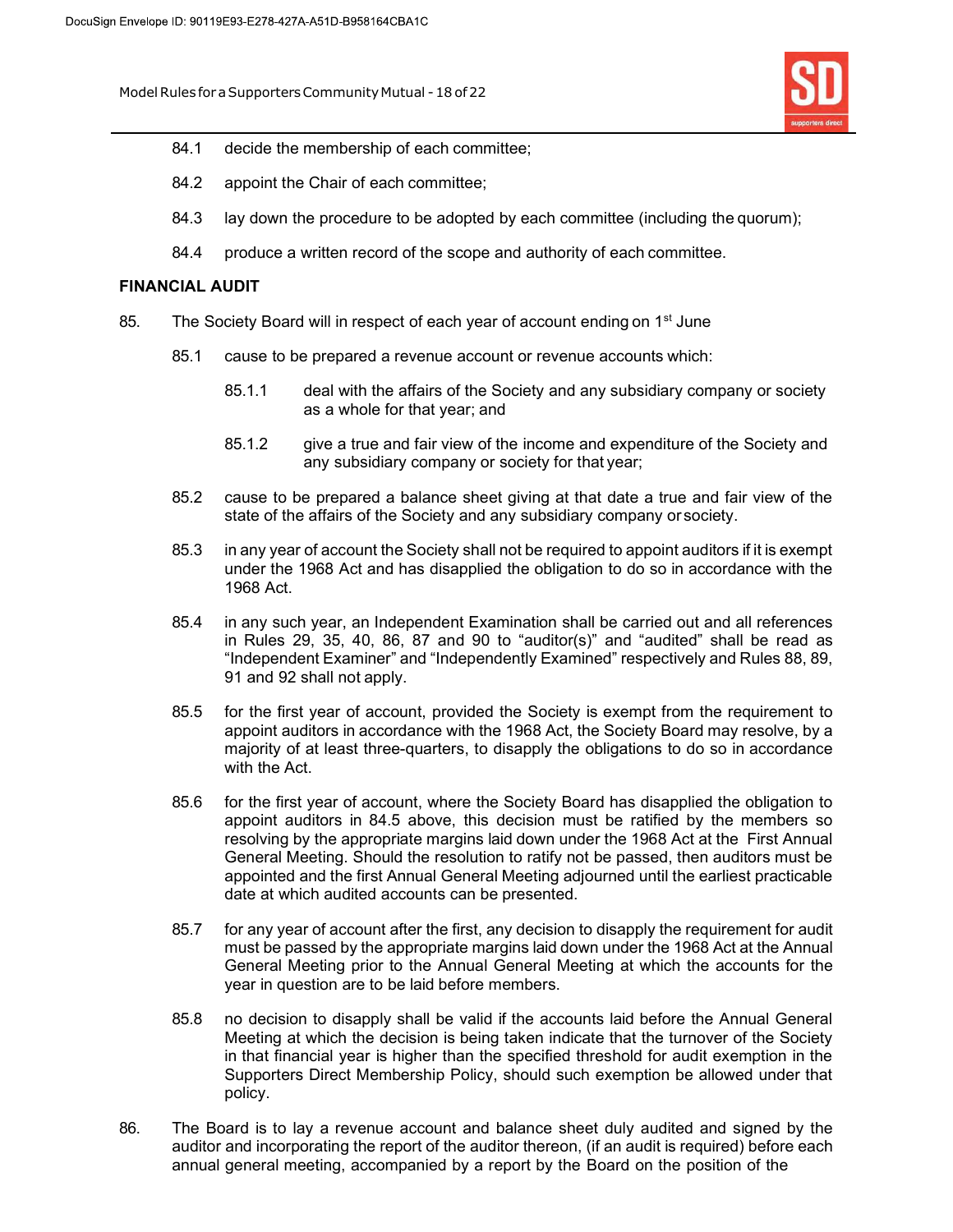Model Rules for a Supporters Community Mutual - 19 of 22



affairs of the Society and any subsidiary or holding company or society signed by the Chair of the Board meeting at which the report is adopted.

- 87. The Society Board is not to cause to be published any balance sheet unless it has previously been audited by the auditor and it incorporates a report by the auditor that it gives a true and fair view of the income and expenditure, or the state of the affairs of the Society, as the case may be. Every revenue account and balance sheet published is to be signed by the Secretary and by two Society Board members acting on behalf of the Society Board.
- 88. Subject to Rule 85.4, a qualified auditor must be appointed to audit the Society's accounts and a balance sheet for each financial year. In this Rule "qualified auditor" means a person who is a qualified auditor under Section 7 of the Friendly and Industrial and Provident Societies Act 1968 and Section 25 of the Companies Act 1989.
- 89. Subject to Rule 85.4, the auditor shall, in accordance with Section 9 of the Friendly and Industrial and Provident Societies Act 1968, make a report to the Society on the accounts examined by them and on the revenue account or accounts and the balance sheet of the Society for the year in question.
- 90. None of the following persons is to be appointed as auditor of the Society:
	- 90.1 an officer or servant of the Society; or
	- 90.2 a person who is a partner or close relative of or in the employment of or who employs an officer or servant of the Society.
- 91. Subject to Rule 85.4, the first appointment of an auditor shall be made within three months of the registration of the Society and shall be made by the Society Board if no General Meeting is held within that time. The Society Board may appoint an auditor to fill a casual vacancy occurring between General Meetings. Except as specified in these cases, every appointment of an auditor shall be made by a resolution of a General Meeting of the Society.
- 92. Subject to Rule 85.4, an auditor for the preceding financial year shall be re-appointed as auditor of the Society for the current financial year unless:
	- 92.1 a resolution has been passed at a General Meeting appointing someone else as auditor or providing expressly that s/he shall not be re-appointed; or
	- 92.2 s/he has given notice in writing to the Society of her/his unwillingness to be reappointed; or
	- 92.3 s/he is ineligible for appointment as auditor of the Society for the current financial year; or
	- 92.4 s/he has ceased to act as auditor of the Society by reason of incapacity.
- 93. Any resolution of a General Meeting of the Society either to remove an auditor from office or to appoint another person as auditor shall not be effective unless notice of the proposed resolution has been given to the Society at least twenty-eight days prior to the meeting at which the resolution is to be considered. At least fourteen days' notice of such resolution must then be given to Members of the Society in the manner prescribed in these Rules and in writing to the auditors.

#### PERFORMANCE AUDIT

94. A general meeting of the Society may require the Society Board to appoint appropriate people to act as auditors of the achievement by the Society of its objects or any aspect of the Society's performance of its obligations under these Rules.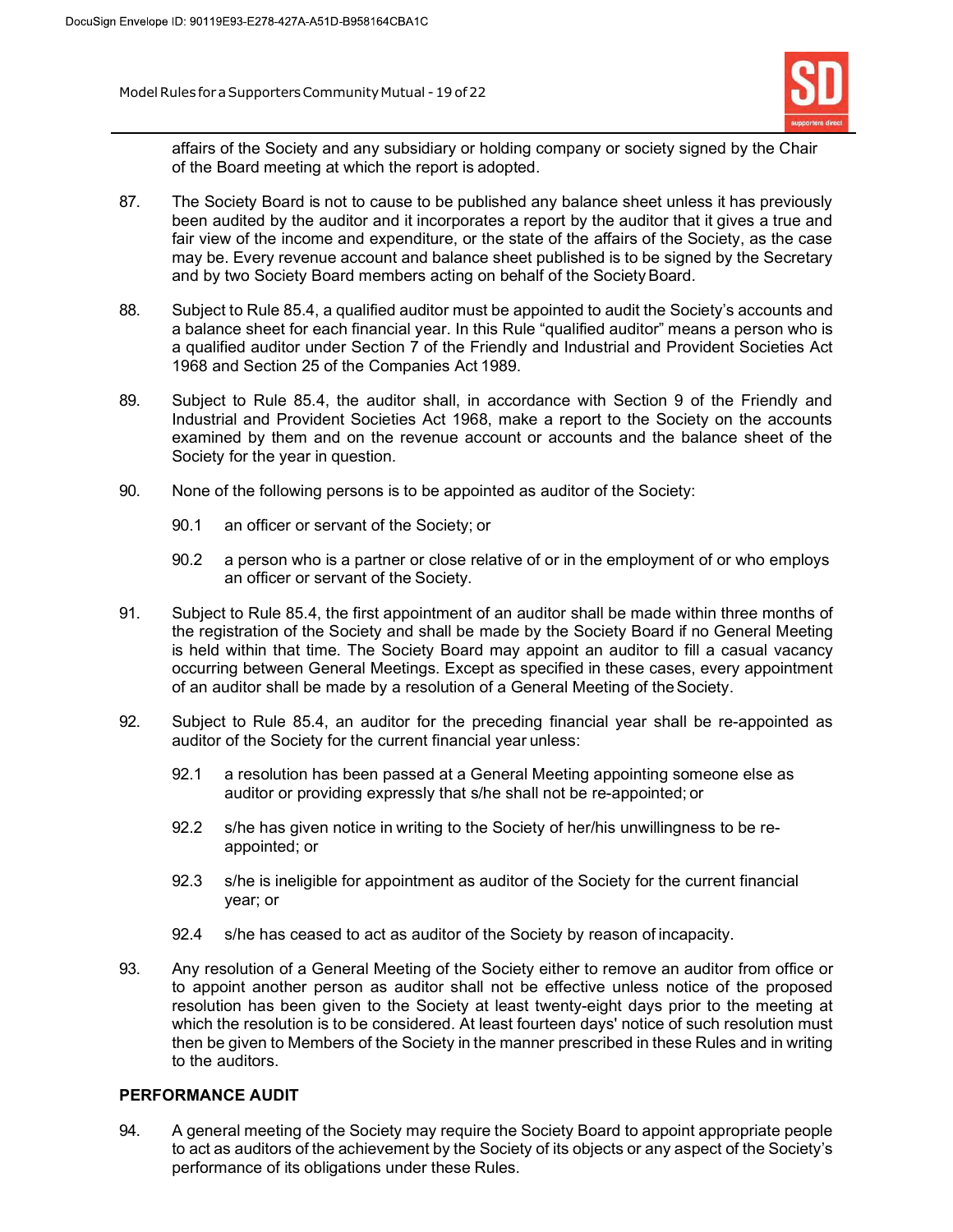Model Rules for a Supporters Community Mutual - 20 of 22



#### ANNUAL RETURNS

- 95. The Society will make an annual return to the Registrar as required by the Act.
- 96. The Society will supply a copy of the last annual return with all supporting documents to any member on request and without charge.

#### AMENDMENT TO RULES

- 97. Unless these Rules say otherwise any Rule may be altered or rescinded, or any new rule may be made, by extraordinary resolution. No change to these Rules shall be valid until registered.
- 98. In the case of this Rule, Rule 3, and Rule 7 the quorum at any general meeting called to consider a resolution to amend shall be not less than one half of the members entitled to vote at the meeting if the Society has up to 200 members when the meeting is called; not less than one third of the members entitled to vote at the meeting if the Society has more than 200 but less than 1000 members when the meeting is called; and not less than one quarter of the members entitled to vote at the meeting if the Society has more than 1000 members when the meeting is called. [Rule 8 may not be amended or rescinded.]

## CHANGES TO THE CONSTITUTION

- 99. The Act provides that the Society may by special resolution as defined in the Act:
	- 99.1 amalgamate with another society or a company registered under the Companies Acts
	- 99.2 transfer its engagements to another society or a company registered under the Companies Acts
	- 99.3 convert itself into a company registered under the Companies Acts

The quorum at any general meeting called to consider such a resolution shall be 50% of the members entitled to attend and vote at the meeting unless the resolution proposes an amalgamation with or transfer of engagements to another industrial and provident society trading for the benefit of the community and having provisions in its rules substantially identical to Rule 3, Rule 7, Rule 8 and this Rule.

#### INVESTMENT AND BORROWING

- 100. The funds of the Society may, to the extent permitted by the law for the time being in force and with the authority of the Society Board, be invested:
	- 100.1 in the shares of any company or society;
	- 100.2 in any manner expressly authorised by the Act;

but are not to be invested otherwise.

- 101. The Society may borrow money on such terms as the Society Board shall authorise save that any borrowing that would require a significant proportion of the society's turnover to be apportioned to repaying such borrowing, or that would use the assets of the society (and/or any subsidiaries) as security for such borrowing, shall require the approval of the society in general meeting.
- 102. A duly appointed receiver or manager of the whole or part of the Society's property may assume such powers of the Society Board as he or she considers necessary to carry out his or her duties under the instrument of appointment.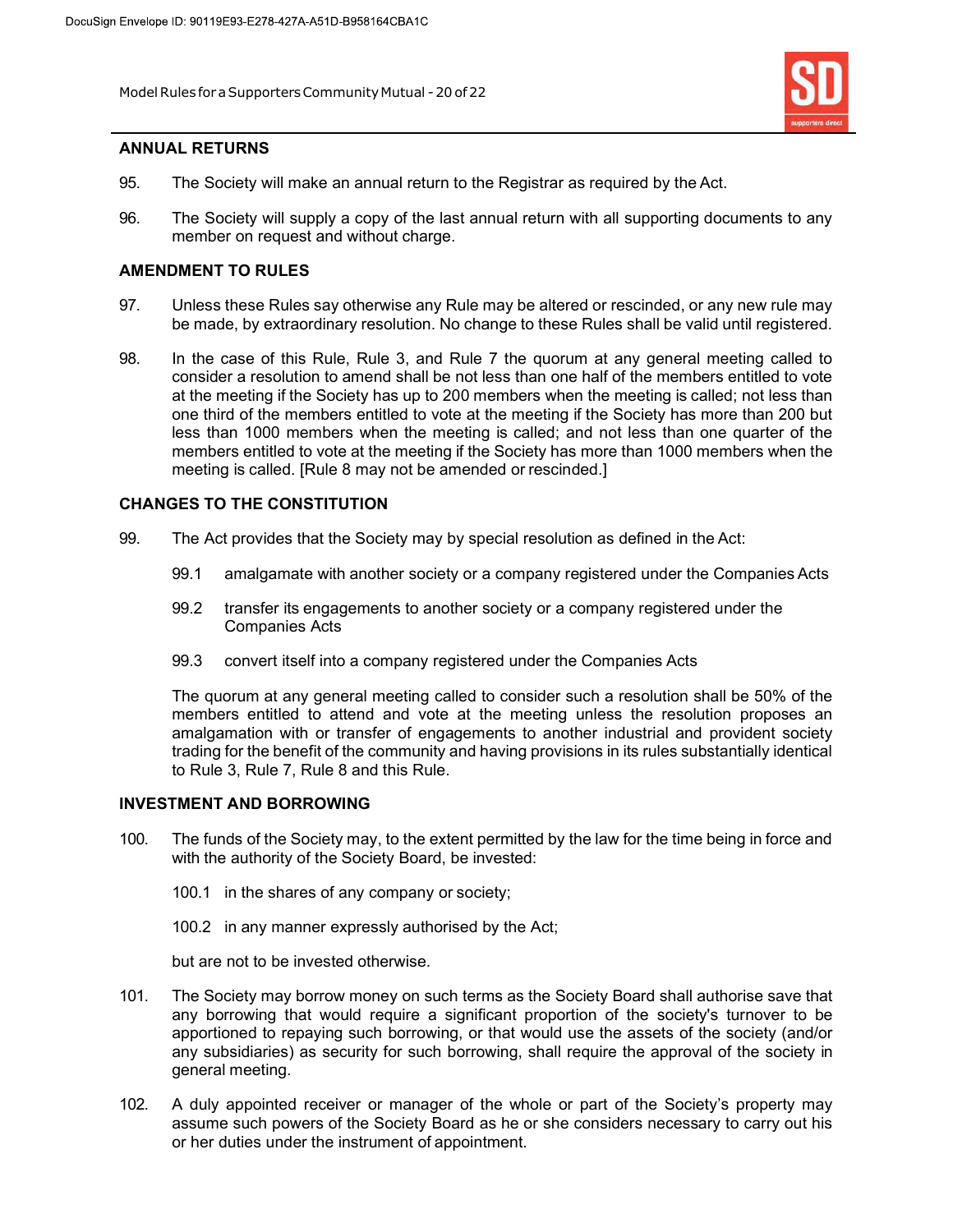Model Rules for a Supporters Community Mutual - 21 of 22



#### **DISSOLUTION**

- 103. The Society may be dissolved by the consent of three-quarters of the members who sign an instrument of dissolution in the form provided by the Registrar or by winding-up in the manner provided by the Act.
- 104. [Subject to Rule 8, i][I]f on the winding up or dissolution of the Society there remains, after the satisfaction of all its debts and liabilities any property whatsoever the same is to be transferred to:
	- 104.1 a sporting charity or sporting charities operating in the Area; and/or
	- 104.2 one or more societies established for the benefit of the community operating in the Area; and/or
	- 104.3 one or more societies established for the benefit of the community

in each case as determined by the members at a meeting called to decide the issue. Nothing belonging to the Society shall be transferred to any other society unless that society has in its rules a rule substantially in the terms of this Rule.

#### INDEMNITY

- 105. Subject to the following rule, any Director or former Director of the Society may be indemnified out of the Society's assets against:
	- 105.1 Any liability incurred by that Director in connection with any negligence, default, breach of duty or breach of trust in relation to the Society;
	- 105.2 Any liability incurred by that Director in connection with the activities of the Society in its capacity as a trustee of an occupational pension scheme;
	- 105.3 Any other liability incurred by that Director as an officer of the Society.
- 106. The above Rule does not authorise any indemnity which would be prohibited or rendered void by any provision of law.
- 107. The Society Board may decide to purchase and maintain insurance, at the expense of the Society, for the benefit of any Director or former Director of the Society in respect of any loss or liability which has been or may be incurred by such a Director in connection with their duties or powers in relation to the Society or any pension fund or employees' share scheme (if established) of the Society.

## MISCELLANEOUS ADMINISTRATIVE PROVISIONS

- 108. The Society Board may make or adopt bye-laws, policies or procedures for the conduct of the Society's business and may where it considers it to be necessary or appropriate arrange for them to be ratified by members in general meeting. Details of all bye-laws, policies and procedures in force shall be made available to members.
- 109. Anything done in good faith by any meeting of the Society Board shall be valid, notwithstanding that it is afterwards discovered that there was any defect in the appointment of any board member or board members or that any one or more of them were disqualified and shall be as valid as if every board member had been duly appointed and was duly qualified to serve.
- 110. The Society will not be entitled to rely against other persons on any amendment to its Rules if the amendment had not been registered at the material time and the fact that the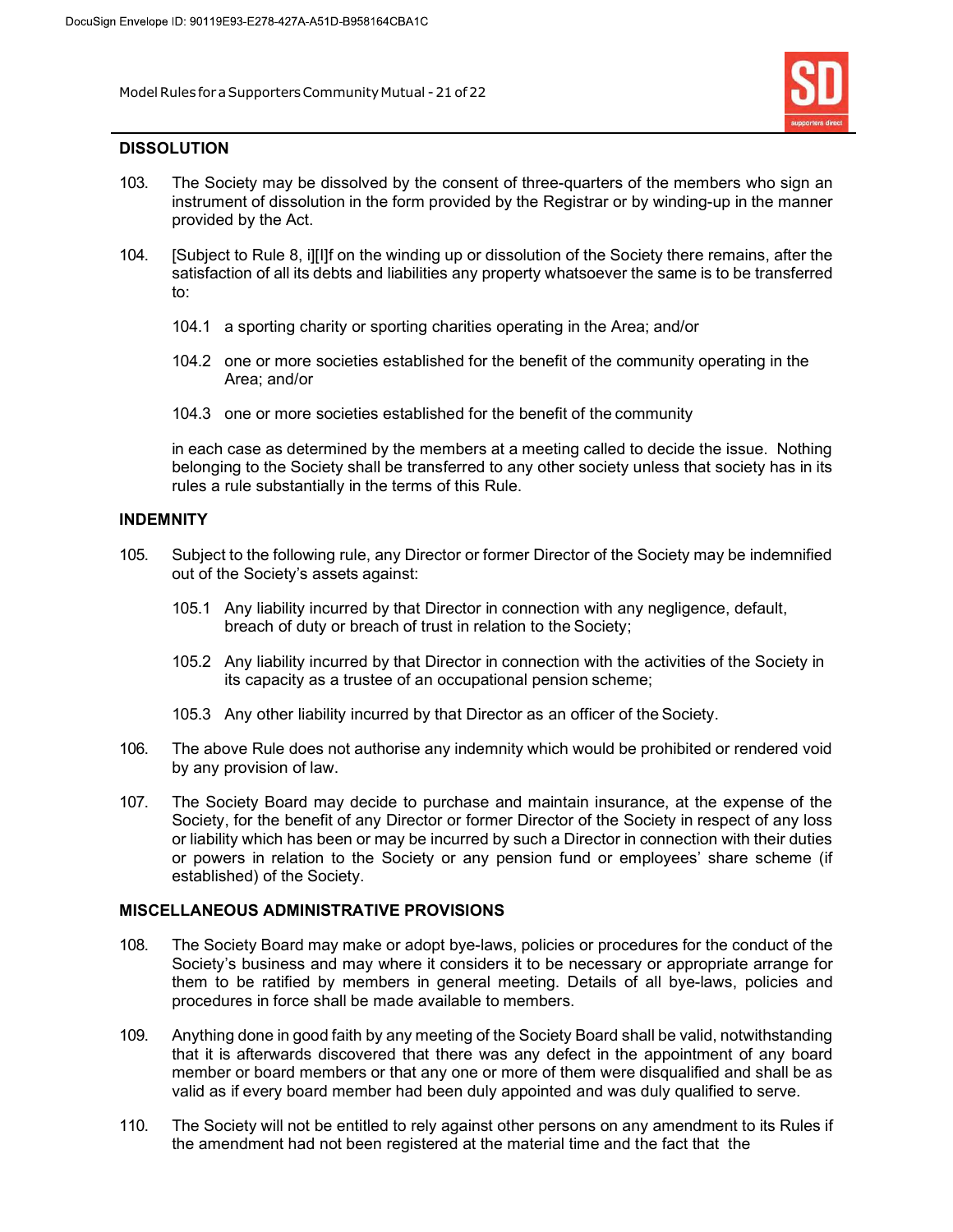Model Rules for a Supporters Community Mutual - 22 of 22



amendment had not been registered is not shown by the Society to have been known at that time to the person concerned.

- 111. The Society shall ensure that minutes are kept of all:
	- 111.1 Proceedings at meetings of the Society; and
	- 111.2 Proceedings at meetings of the Board of Directors and its sub-committees which include names of the Directors present, decisions made and the reasons for those decisions.
	- 111.3 Minutes of meetings will be read at the next meeting and signed by the Chair of that meeting. The signed minutes will be conclusive evidence of the events of the meeting.
- 112. If the Society has a seal it shall be kept in the custody of the Secretary and used only by the authority of the Society Board. Sealing shall be attested by the signature of two Members of the Society Board or of one Member of the Society Board and the Secretary for the time being. If the Society does not have seal, a document which would have previously required to be sealed, should be signed by a Director and secretary or two Directors and accompanied by a written statement that the document has been executed by the society as if under common seal.
- 113. The Society's registered office is at
- 114. Kingsridge House, 601 London Road, Westcliff-on-Sea, Essex,

#### SS09PE

The Society is to keep at its registered office:

- 114.1 a register in which the Secretary is to enter the following particulars:
	- 113.1.1 the names and addresses of the members;
	- 113.1.2 details of the share held by each member and of the amount paid or agreed to be considered as paid for that share;
	- 113.1.3 a statement of other property in the Society whether in loans or loan stock held by each member;
	- 113.1.4 the date at which each person was entered in the register as a member and the date at which any person ceased to be a member;
	- 113.1.5 details of any deputy appointed by any corporate member;
	- 113.1.6 the names and addresses of the members of the Society Board with the offices held by them and the dates on which they assumed office.
- 114.2 a duplicate register in which the Secretary is to enter all the particulars in the original register of members other than those referred to in 113.1.2 and 113.1.3 above;
- 114.3 a register of the holders of loan stock in which the Secretary is to enter such particulars as the Society Board direct and register all transfers of loan stock;
- 114.4 a register in which the Secretary is to enter such particulars of all mortgages and charges on land of the Society as the Society Board directs.
- 115. Subject to the provisions of the Data Protection Act the registers to be maintained by the Society may be kept in electronic form. The Society is to comply with any guidance issued by Supporters Direct in relation to the maintenance of records.
- 116. The inclusion or omission of the name of any person from the original register of members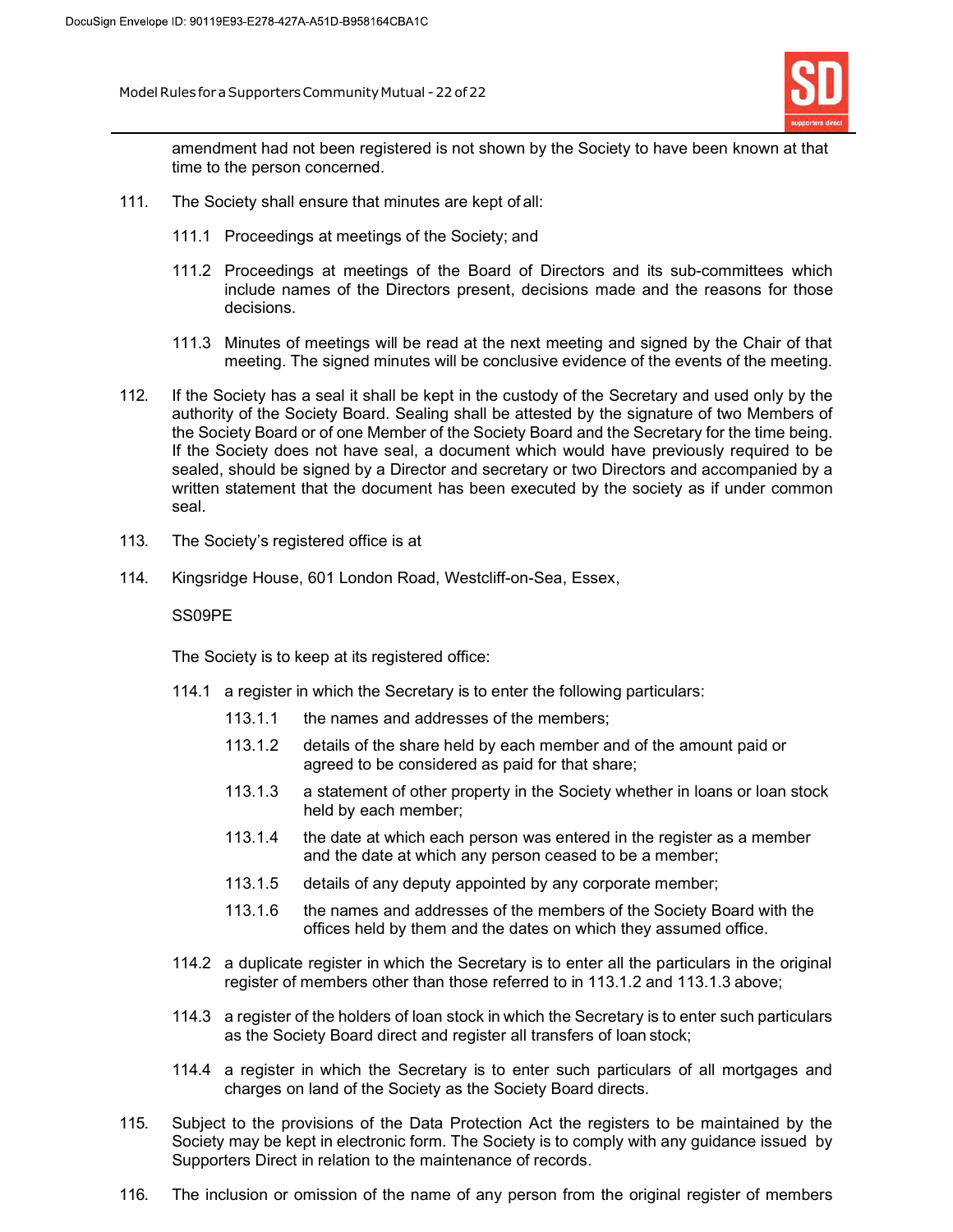Model Rules for a Supporters Community Mutual - 23 of 22

shall, in the absence of evidence to the contrary, be conclusive evidence that such person is or is not a member of the Society.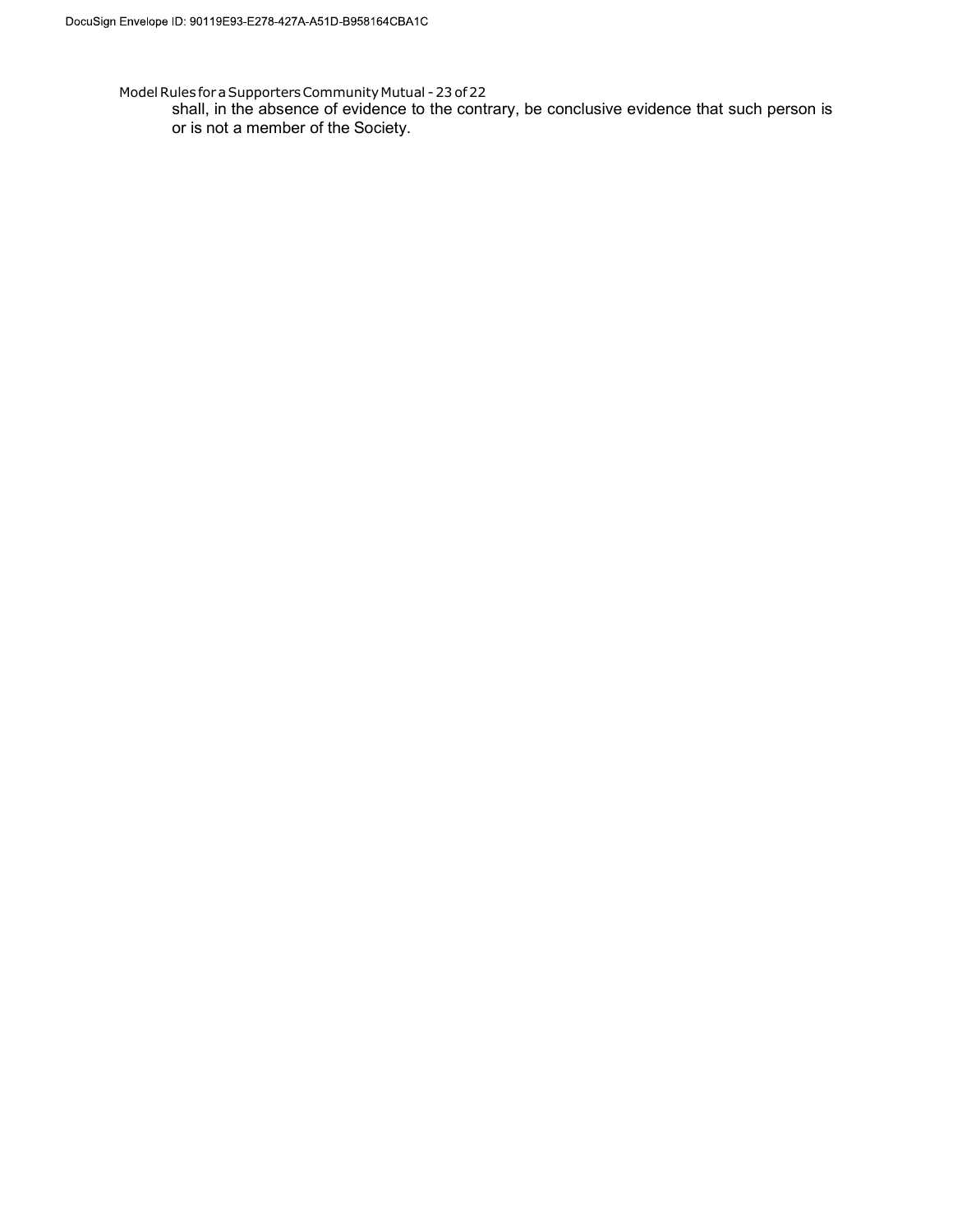Model Rules for a Supporters Community Mutual - 24 of 22



- 117. The Society is to keep proper books of account with respect to its transactions and to its assets and liabilities in accordance with Sections 1 and 2 of the Friendly and Industrial and Provident Societies Act 1968.
- 118. Members are entitled to inspect:
	- 118.1 their own account
	- 118.2 the duplicate register

at the registered office at any reasonable time.

- 119. The Secretary is to deliver a copy of these Rules to every person on demand on payment of an amount fixed by the Society Board subject to the statutory maximum.
- 120. No change in the address of the registered office is valid until registered by the Registrar. The Secretary shall notify the Registrar in the form prescribed.
- 121. The registered name of the Society is to be engraved in legible characters on its seal if it has one.
- 122. The registered name of the Society is to be displayed on the outside of the registered office and every other office or place in which the business of the Society is carried on. The registered name of the Society is also to be mentioned in legible characters in all:
	- 122.1 business letters, notices, advertisements and other official publications
	- 122.2 bills of exchange, promissory notes, endorsements, cheques and orders for money or goods purporting to be signed by or on behalf of the Society
	- 122.3 bills, invoices, receipts and letters of credit of the Society.
- 123. The Society is registered under the Industrial and Provident Societies Acts 1965-78 (referred to as "the Act" in these Rules). Any references to the Act include reference to any statutory reenactment and/or modification.
- 124. For the avoidance of doubt the Society shall not engage in any activity by virtue of any of these Rules that would require a permission from the Financial Services Authority (or any body that succeeds its function) to carry on that regulated activity without first having applied for and obtained such permission.

## **DISPUTES**

- 125. Every unresolved dispute which arises out of these Rules between the Society and:
	- 125.1 a member; or
	- 125.2 any person aggrieved who has ceased to be a member within the six months prior to the date of the dispute; or
	- 125.3 any person claiming through such member or person aggrieved; or
	- 125.4 any person bringing a claim under the Rules of the Society; or
	- 125.5 an officer of the Society

is to be submitted to an arbitrator agreed by the parties or nominated by the Chief Executive (or equivalent) of Supporters Direct. The arbitrator's decision will be binding and conclusive on all parties.